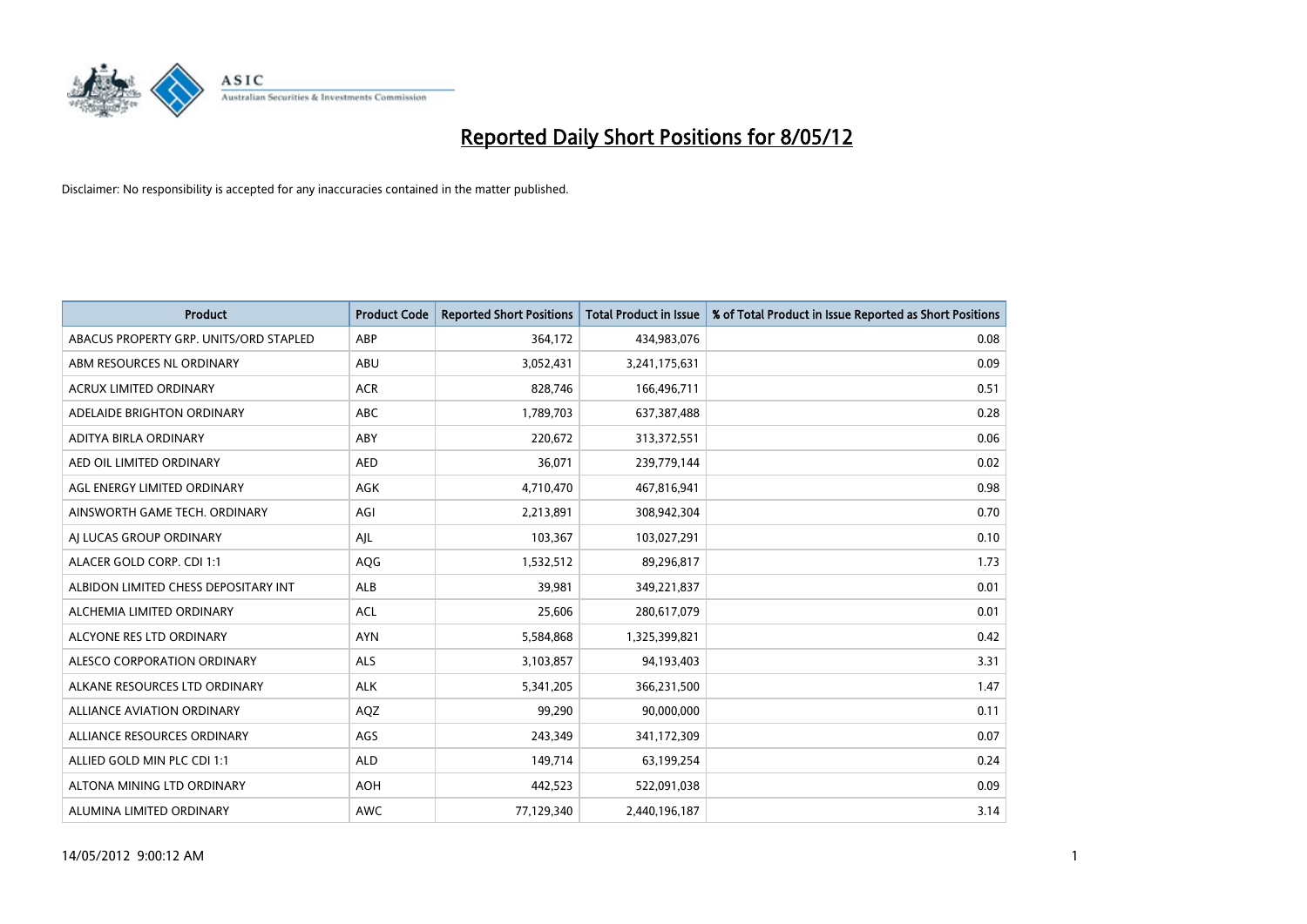

| <b>Product</b>                          | <b>Product Code</b> | <b>Reported Short Positions</b> | <b>Total Product in Issue</b> | % of Total Product in Issue Reported as Short Positions |
|-----------------------------------------|---------------------|---------------------------------|-------------------------------|---------------------------------------------------------|
| AMALGAMATED HOLDINGS ORDINARY           | AHD                 | 5,101                           | 157,613,022                   | 0.00                                                    |
| AMCOM TELECOMM. ORDINARY                | AMM                 | 5,000                           | 241,491,904                   | 0.00                                                    |
| AMCOR LIMITED ORDINARY                  | AMC                 | 8,955,050                       | 1,206,684,923                 | 0.74                                                    |
| AMP LIMITED ORDINARY                    | AMP                 | 3,414,807                       | 2,894,931,180                 | 0.12                                                    |
| AMPELLA MINING ORDINARY                 | <b>AMX</b>          | 3,455,022                       | 240,600,493                   | 1.43                                                    |
| ANSELL LIMITED ORDINARY                 | <b>ANN</b>          | 2,954,884                       | 130,656,668                   | 2.26                                                    |
| ANTARES ENERGY LTD ORDINARY             | AZZ                 | 172,635                         | 260,000,000                   | 0.07                                                    |
| ANZ BANKING GRP LTD ORDINARY            | ANZ                 | 11,124,003                      | 2,679,519,517                 | 0.39                                                    |
| APA GROUP STAPLED SECURITIES            | <b>APA</b>          | 9,314,162                       | 644,485,583                   | 1.44                                                    |
| APN NEWS & MEDIA ORDINARY               | <b>APN</b>          | 24,393,143                      | 649,010,756                   | 3.76                                                    |
| AQUARIUS PLATINUM. ORDINARY             | <b>AOP</b>          | 10,971,673                      | 470,312,578                   | 2.32                                                    |
| AQUILA RESOURCES ORDINARY               | <b>AQA</b>          | 5,208,897                       | 411,804,442                   | 1.26                                                    |
| ARAFURA RESOURCE LTD ORDINARY           | ARU                 | 9,884,989                       | 396,004,144                   | 2.48                                                    |
| ARB CORPORATION ORDINARY                | ARP                 | 40,081                          | 72,481,302                    | 0.07                                                    |
| ARDENT LEISURE GROUP STAPLED SECURITIES | AAD                 | 313,703                         | 334,209,401                   | 0.11                                                    |
| ARISTOCRAT LEISURE ORDINARY             | ALL                 | 18,013,085                      | 550,502,889                   | 3.28                                                    |
| ASCIANO LIMITED ORDINARY                | <b>AIO</b>          | 1,395,831                       | 975,385,664                   | 0.14                                                    |
| ASG GROUP LIMITED ORDINARY              | ASZ                 | 108,313                         | 172,142,079                   | 0.06                                                    |
| ASPEN GROUP ORD/UNITS STAPLED           | <b>APZ</b>          | 187,926                         | 596,206,393                   | 0.03                                                    |
| ASPIRE MINING LTD ORDINARY              | AKM                 | 419,087                         | 620,594,556                   | 0.07                                                    |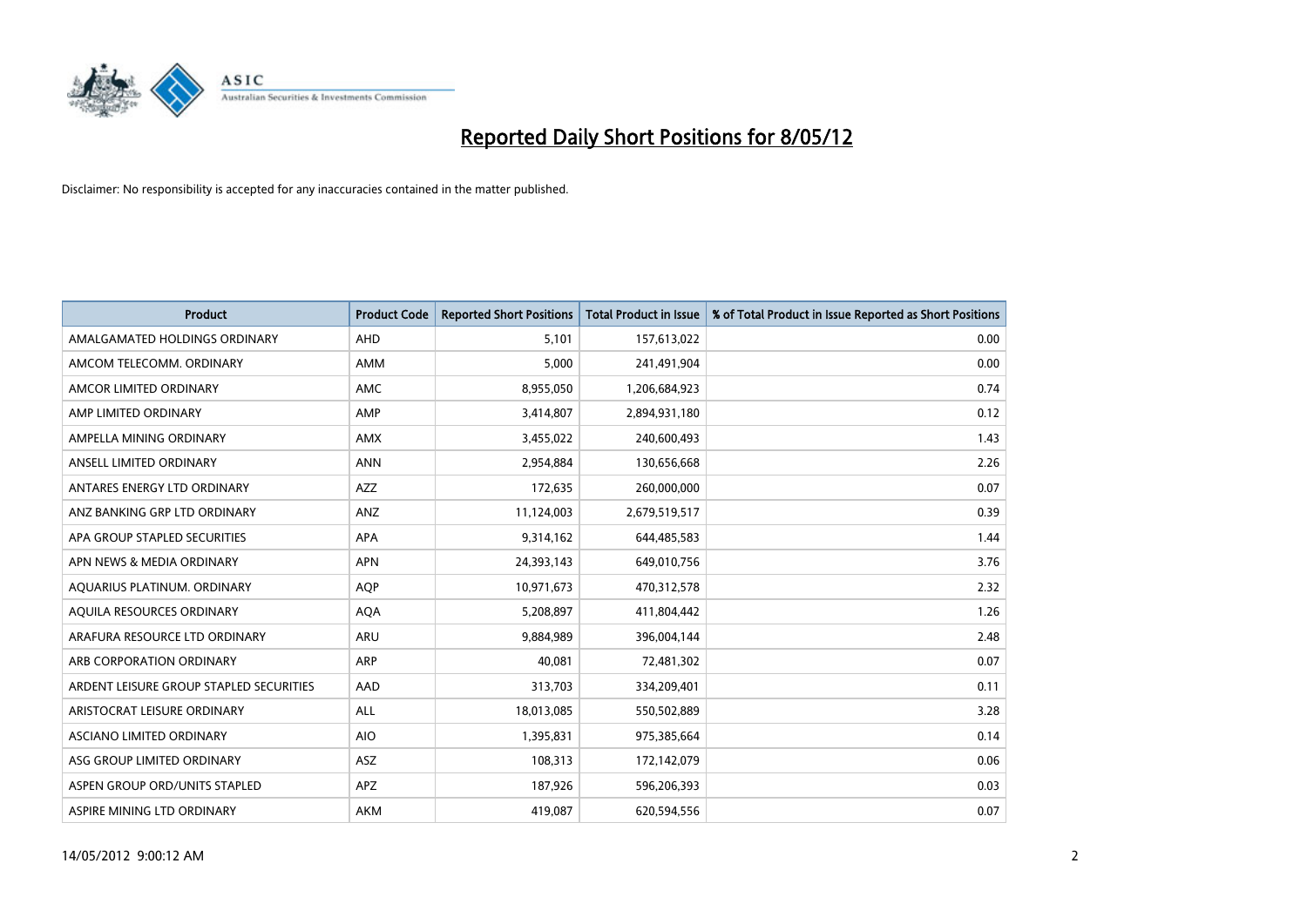

| <b>Product</b>                          | <b>Product Code</b> | <b>Reported Short Positions</b> | <b>Total Product in Issue</b> | % of Total Product in Issue Reported as Short Positions |
|-----------------------------------------|---------------------|---------------------------------|-------------------------------|---------------------------------------------------------|
| ASTRO JAP PROP GROUP STAPLED SECURITIES | AJA                 | 29,594                          | 58,445,002                    | 0.04                                                    |
| ASX LIMITED ORDINARY                    | ASX                 | 3,191,425                       | 175,136,729                   | 1.82                                                    |
| ATLAS IRON LIMITED ORDINARY             | <b>AGO</b>          | 6,578,633                       | 904,180,993                   | 0.72                                                    |
| AUCKLAND INTERNATION ORDINARY           | AIA                 | 50,000                          | 1,327,230,189                 | 0.00                                                    |
| <b>AURORA OIL &amp; GAS ORDINARY</b>    | AUT                 | 5,734,249                       | 411,655,343                   | 1.40                                                    |
| AUSDRILL LIMITED ORDINARY               | <b>ASL</b>          | 944,336                         | 304,330,623                   | 0.31                                                    |
| AUSENCO LIMITED ORDINARY                | AAX                 | 743,195                         | 123,872,665                   | 0.60                                                    |
| AUSGOLD LIMITED ORDINARY                | <b>AUC</b>          | 50,000                          | 125,223,571                   | 0.04                                                    |
| <b>AUSTAL LIMITED ORDINARY</b>          | ASB                 | 281,140                         | 188,193,007                   | 0.14                                                    |
| AUSTIN ENGINEERING ORDINARY             | ANG                 | 20,942                          | 72,314,403                    | 0.02                                                    |
| AUSTRALAND PROPERTY STAPLED SECURITY    | <b>ALZ</b>          | 429,838                         | 576,846,597                   | 0.07                                                    |
| AUSTRALIAN AGRICULT, ORDINARY           | AAC                 | 613,139                         | 312,905,085                   | 0.18                                                    |
| AUSTRALIAN INFRASTR. UNITS/ORDINARY     | <b>AIX</b>          | 11,428,297                      | 620,733,944                   | 1.87                                                    |
| AUSTRALIAN PHARM, ORDINARY              | API                 | 204,302                         | 488,115,883                   | 0.05                                                    |
| <b>AUTOMOTIVE HOLDINGS ORDINARY</b>     | <b>AHE</b>          | 7,437                           | 260,579,682                   | 0.00                                                    |
| AVIENNINGS LIMITED ORDINARY             | <b>AVI</b>          | 225,001                         | 274,588,694                   | 0.08                                                    |
| AWE LIMITED ORDINARY                    | AWE                 | 3,832,608                       | 521,871,941                   | 0.73                                                    |
| AZIMUTH RES LTD ORDINARY                | <b>AZH</b>          | 558,116                         | 401,368,304                   | 0.14                                                    |
| AZUMAH RESOURCES ORDINARY               | <b>AZM</b>          | 2,366,474                       | 333,614,096                   | 0.70                                                    |
| BANDANNA ENERGY ORDINARY                | <b>BND</b>          | 3,727,117                       | 528,481,199                   | 0.69                                                    |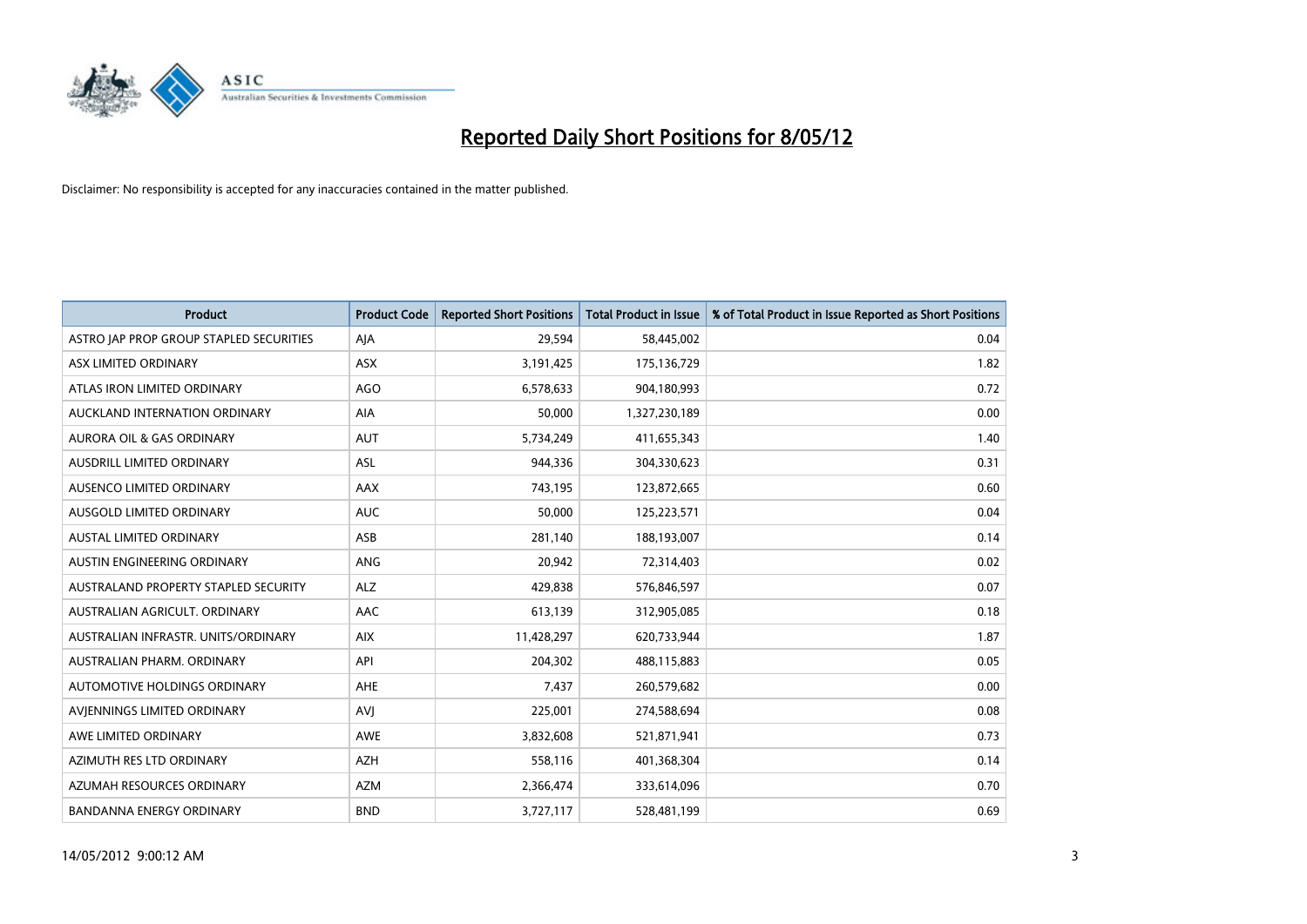

| <b>Product</b>                       | <b>Product Code</b> | <b>Reported Short Positions</b> | <b>Total Product in Issue</b> | % of Total Product in Issue Reported as Short Positions |
|--------------------------------------|---------------------|---------------------------------|-------------------------------|---------------------------------------------------------|
| BANK OF QUEENSLAND. ORDINARY         | <b>BOQ</b>          | 8,884,717                       | 304,034,664                   | 2.93                                                    |
| <b>BANNERMAN RESOURCES ORDINARY</b>  | <b>BMN</b>          | 120,869                         | 299,538,975                   | 0.04                                                    |
| <b>BASE RES LIMITED ORDINARY</b>     | <b>BSE</b>          | 754,626                         | 460,440,029                   | 0.17                                                    |
| BASSARI RESOURCES ORDINARY           | <b>BSR</b>          | 5,653,333                       | 572,648,689                   | 0.99                                                    |
| <b>BATHURST RESOURCES ORDINARY</b>   | <b>BTU</b>          | 30,283,618                      | 695,747,997                   | 4.35                                                    |
| <b>BC IRON LIMITED ORDINARY</b>      | <b>BCI</b>          | 272,530                         | 103,861,000                   | 0.26                                                    |
| BEACH ENERGY LIMITED ORDINARY        | <b>BPT</b>          | 26,924,380                      | 1,255,464,157                 | 2.16                                                    |
| BEADELL RESOURCE LTD ORDINARY        | <b>BDR</b>          | 9,160,743                       | 716,004,752                   | 1.28                                                    |
| BENDIGO AND ADELAIDE ORDINARY        | <b>BEN</b>          | 4,129,641                       | 396,604,957                   | 1.03                                                    |
| BERKELEY RESOURCES ORDINARY          | <b>BKY</b>          | 1,881,503                       | 179,298,273                   | 1.06                                                    |
| BETAAGRICULTURE ETF UNITS            | QAG                 | 10,000                          | 177,762                       | 5.63                                                    |
| BETASHARES ASX RES ETF UNITS         | <b>ORE</b>          | 78,350                          | 4,220,217                     | 1.86                                                    |
| <b>BHP BILLITON LIMITED ORDINARY</b> | <b>BHP</b>          | 16,637,516                      | 3,211,691,105                 | 0.49                                                    |
| <b>BILLABONG ORDINARY</b>            | <b>BBG</b>          | 22,990,501                      | 257,888,239                   | 8.91                                                    |
| <b>BIOTA HOLDINGS ORDINARY</b>       | <b>BTA</b>          | 560,151                         | 182,017,516                   | 0.31                                                    |
| <b>BLACKTHORN RESOURCES ORDINARY</b> | <b>BTR</b>          | 2,280                           | 127,818,000                   | 0.00                                                    |
| <b>BLUESCOPE STEEL LTD ORDINARY</b>  | <b>BSL</b>          | 40,890,782                      | 3,349,185,247                 | 1.21                                                    |
| BOART LONGYEAR ORDINARY              | <b>BLY</b>          | 8,670,058                       | 461,163,412                   | 1.87                                                    |
| <b>BOOM LOGISTICS ORDINARY</b>       | <b>BOL</b>          | 28,006                          | 468,663,585                   | 0.01                                                    |
| BORAL LIMITED, ORDINARY              | <b>BLD</b>          | 37,619,572                      | 758,572,140                   | 4.95                                                    |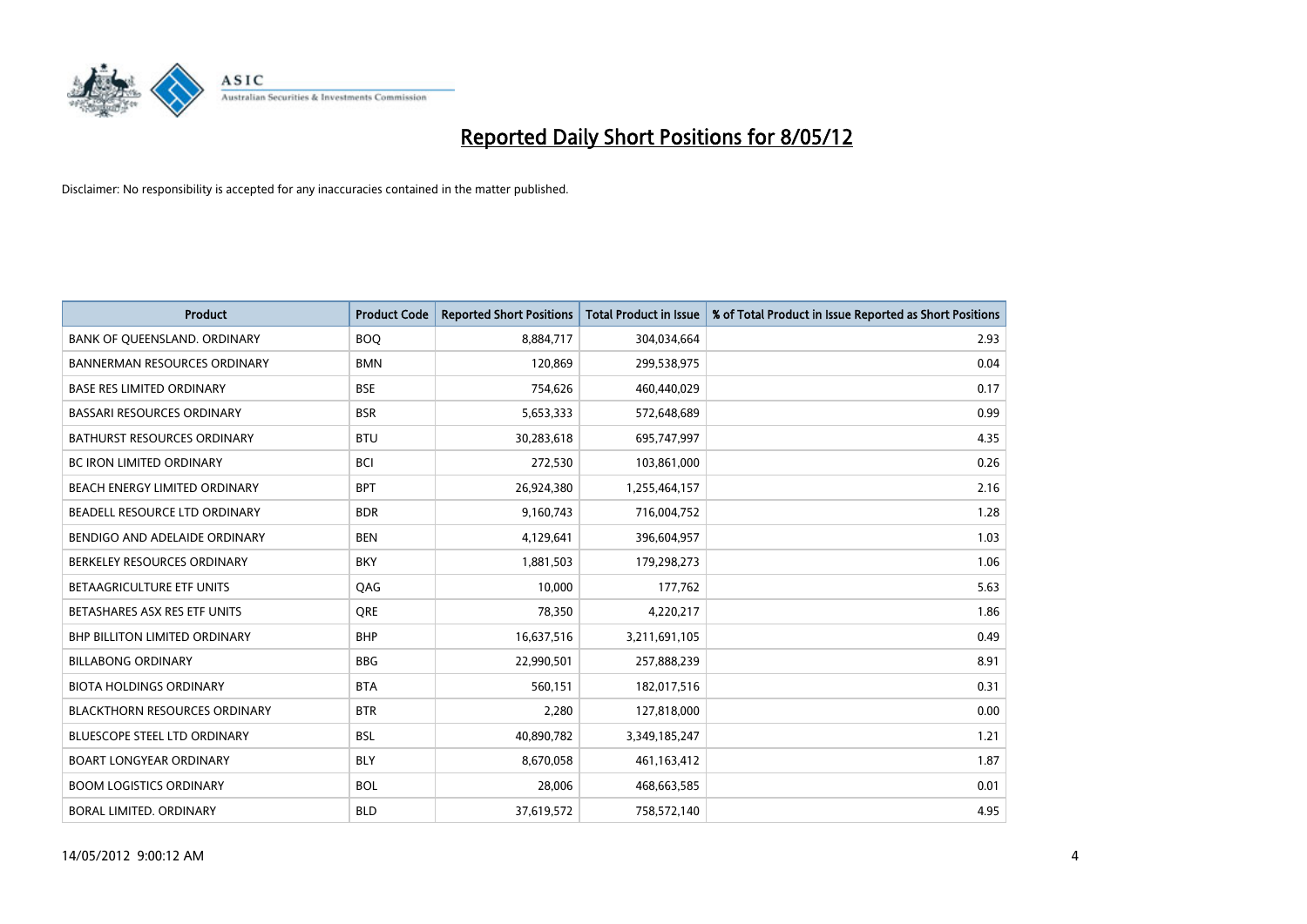

| <b>Product</b>                          | <b>Product Code</b> | <b>Reported Short Positions</b> | <b>Total Product in Issue</b> | % of Total Product in Issue Reported as Short Positions |
|-----------------------------------------|---------------------|---------------------------------|-------------------------------|---------------------------------------------------------|
| <b>BRADKEN LIMITED ORDINARY</b>         | <b>BKN</b>          | 7,532,282                       | 168,629,376                   | 4.46                                                    |
| <b>BRAMBLES LIMITED ORDINARY</b>        | <b>BXB</b>          | 9,952,097                       | 1,480,960,359                 | 0.65                                                    |
| <b>BREVILLE GROUP LTD ORDINARY</b>      | <b>BRG</b>          | 36,781                          | 130,095,322                   | 0.03                                                    |
| BRICKWORKS LIMITED ORDINARY             | <b>BKW</b>          | 24,800                          | 147,567,333                   | 0.02                                                    |
| <b>BROCKMAN RESOURCES ORDINARY</b>      | <b>BRM</b>          | 2,993                           | 145,053,151                   | 0.00                                                    |
| <b>BURU ENERGY ORDINARY</b>             | <b>BRU</b>          | 10,255,634                      | 234,219,477                   | 4.38                                                    |
| <b>BWP TRUST ORDINARY UNITS</b>         | <b>BWP</b>          | 323,877                         | 525,255,093                   | 0.05                                                    |
| <b>CABCHARGE AUSTRALIA ORDINARY</b>     | CAB                 | 621,319                         | 120,437,014                   | 0.52                                                    |
| CALTEX AUSTRALIA ORDINARY               | <b>CTX</b>          | 7,731,530                       | 270,000,000                   | 2.83                                                    |
| <b>CAMPBELL BROTHERS ORDINARY</b>       | <b>CPB</b>          | 1,406,333                       | 67,503,411                    | 2.10                                                    |
| CAPE LAMBERT RES LTD ORDINARY           | <b>CFE</b>          | 270,244                         | 689,108,792                   | 0.03                                                    |
| CARABELLA RES LTD ORDINARY              | <b>CLR</b>          | 102,927                         | 133,642,797                   | 0.08                                                    |
| <b>CARBON ENERGY ORDINARY</b>           | <b>CNX</b>          | 77,039                          | 772,586,709                   | 0.01                                                    |
| <b>CARDNO LIMITED ORDINARY</b>          | CDD                 | 70.010                          | 138,094,885                   | 0.04                                                    |
| CARNARVON PETROLEUM ORDINARY            | <b>CVN</b>          | 99,527                          | 694,644,634                   | 0.02                                                    |
| CARSALES.COM LTD ORDINARY               | <b>CRZ</b>          | 21,143,568                      | 233,684,223                   | 9.03                                                    |
| <b>CASH CONVERTERS ORDINARY</b>         | CCV                 | 41,599                          | 379,761,025                   | 0.01                                                    |
| CENTRO RETAIL AUST ORD/UNIT STAPLED SEC | <b>CRF</b>          | 5,039,954                       | 1,340,723,189                 | 0.38                                                    |
| <b>CERAMIC FUEL CELLS ORDINARY</b>      | <b>CFU</b>          | 155,816                         | 1,366,298,863                 | 0.01                                                    |
| <b>CFS RETAIL PROPERTY UNITS</b>        | <b>CFX</b>          | 53,731,982                      | 2,839,591,911                 | 1.89                                                    |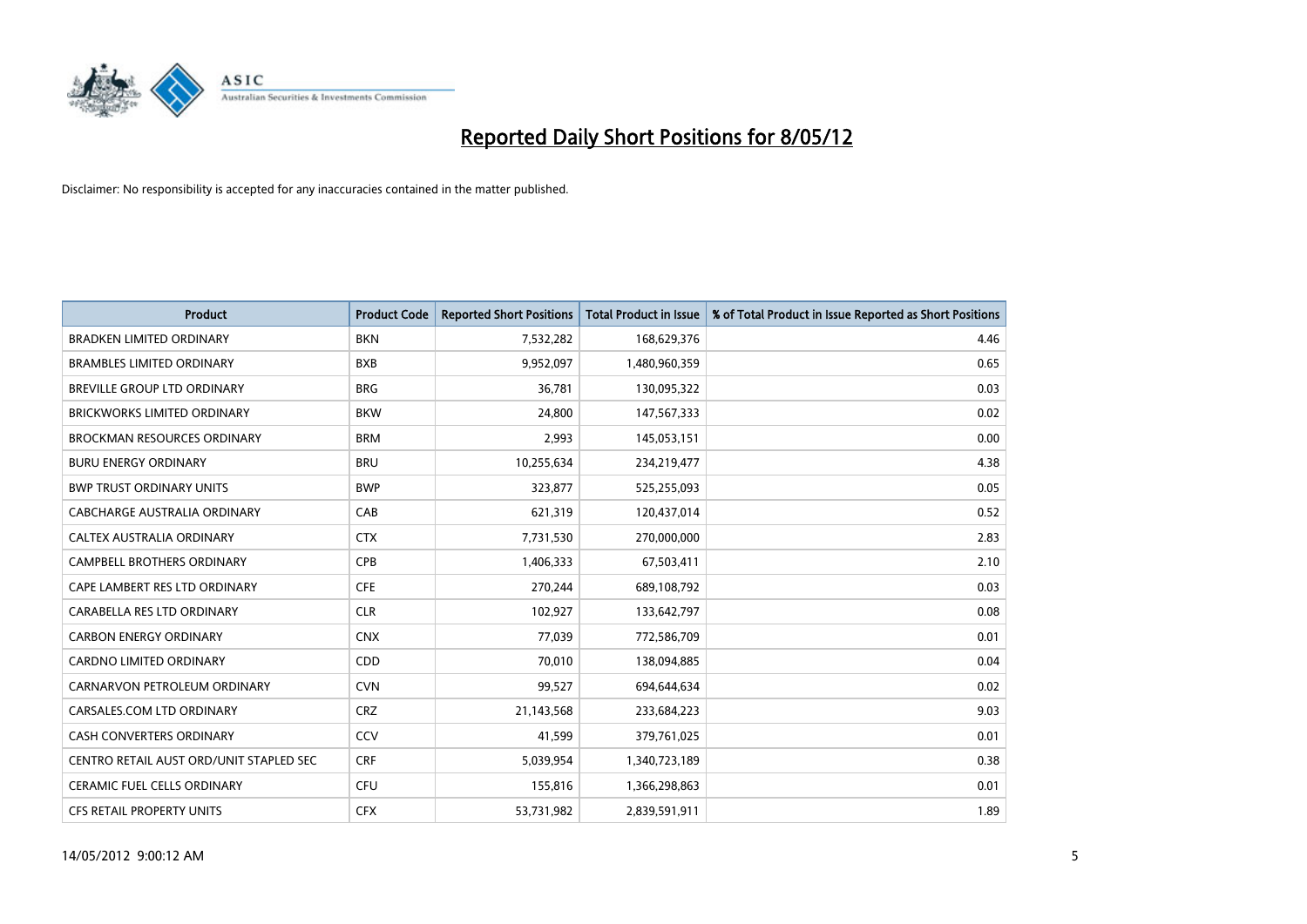

| <b>Product</b>                           | <b>Product Code</b> | <b>Reported Short Positions</b> | <b>Total Product in Issue</b> | % of Total Product in Issue Reported as Short Positions |
|------------------------------------------|---------------------|---------------------------------|-------------------------------|---------------------------------------------------------|
| <b>CGA MINING LIMITED ORDINARY</b>       | CGX                 | 239,441                         | 337,725,726                   | 0.07                                                    |
| CHALLENGER DIV.PRO. STAPLED UNITS        | <b>CDI</b>          | 144,898                         | 872,296,035                   | 0.01                                                    |
| <b>CHALLENGER INFRAST, STAPLED UNITS</b> | <b>CIF</b>          | 237,884                         | 316,223,785                   | 0.08                                                    |
| CHALLENGER LIMITED ORDINARY              | <b>CGF</b>          | 4,524,614                       | 546,855,644                   | 0.82                                                    |
| CHARTER HALL GROUP STAPLED US PROHIBIT.  | <b>CHC</b>          | 131,040                         | 308,653,497                   | 0.03                                                    |
| <b>CHARTER HALL RETAIL UNITS</b>         | <b>CQR</b>          | 706,297                         | 299,628,571                   | 0.24                                                    |
| <b>CHORUS LIMITED ORDINARY</b>           | <b>CNU</b>          | 936,034                         | 385,082,123                   | 0.25                                                    |
| CITIGOLD CORP LTD ORDINARY               | <b>CTO</b>          | 1,355,317                       | 1,105,078,301                 | 0.12                                                    |
| <b>CLOUGH LIMITED ORDINARY</b>           | <b>CLO</b>          | 74,798                          | 773,313,572                   | 0.00                                                    |
| <b>CNPR GRP UNITS/ORD STAPLED</b>        | <b>CNP</b>          | 2,537                           | 972,414,514                   | 0.00                                                    |
| COAL OF AFRICA LTD ORDINARY              | <b>CZA</b>          | 1,779,471                       | 662,484,573                   | 0.26                                                    |
| <b>COALSPUR MINES LTD ORDINARY</b>       | <b>CPL</b>          | 9,786,941                       | 620,729,899                   | 1.57                                                    |
| <b>COBAR CONSOLIDATED ORDINARY</b>       | CCU                 | 266,758                         | 209,601,187                   | 0.12                                                    |
| COCA-COLA AMATIL ORDINARY                | <b>CCL</b>          | 8,932,948                       | 761,319,007                   | 1.19                                                    |
| COCHLEAR LIMITED ORDINARY                | <b>COH</b>          | 6,118,023                       | 56,929,432                    | 10.73                                                   |
| <b>COCKATOO COAL ORDINARY</b>            | <b>COK</b>          | 11,475,735                      | 1,016,746,908                 | 1.12                                                    |
| <b>COFFEY INTERNATIONAL ORDINARY</b>     | <b>COF</b>          | 11,816                          | 239,260,027                   | 0.00                                                    |
| <b>COKAL LTD ORDINARY</b>                | <b>CKA</b>          | 95,452                          | 411,046,892                   | 0.02                                                    |
| <b>COLLINS FOODS LTD ORDINARY</b>        | <b>CKF</b>          | 23,670                          | 93,000,003                    | 0.03                                                    |
| COMMONWEALTH BANK, ORDINARY              | <b>CBA</b>          | 27,549,141                      | 1,592,154,780                 | 1.70                                                    |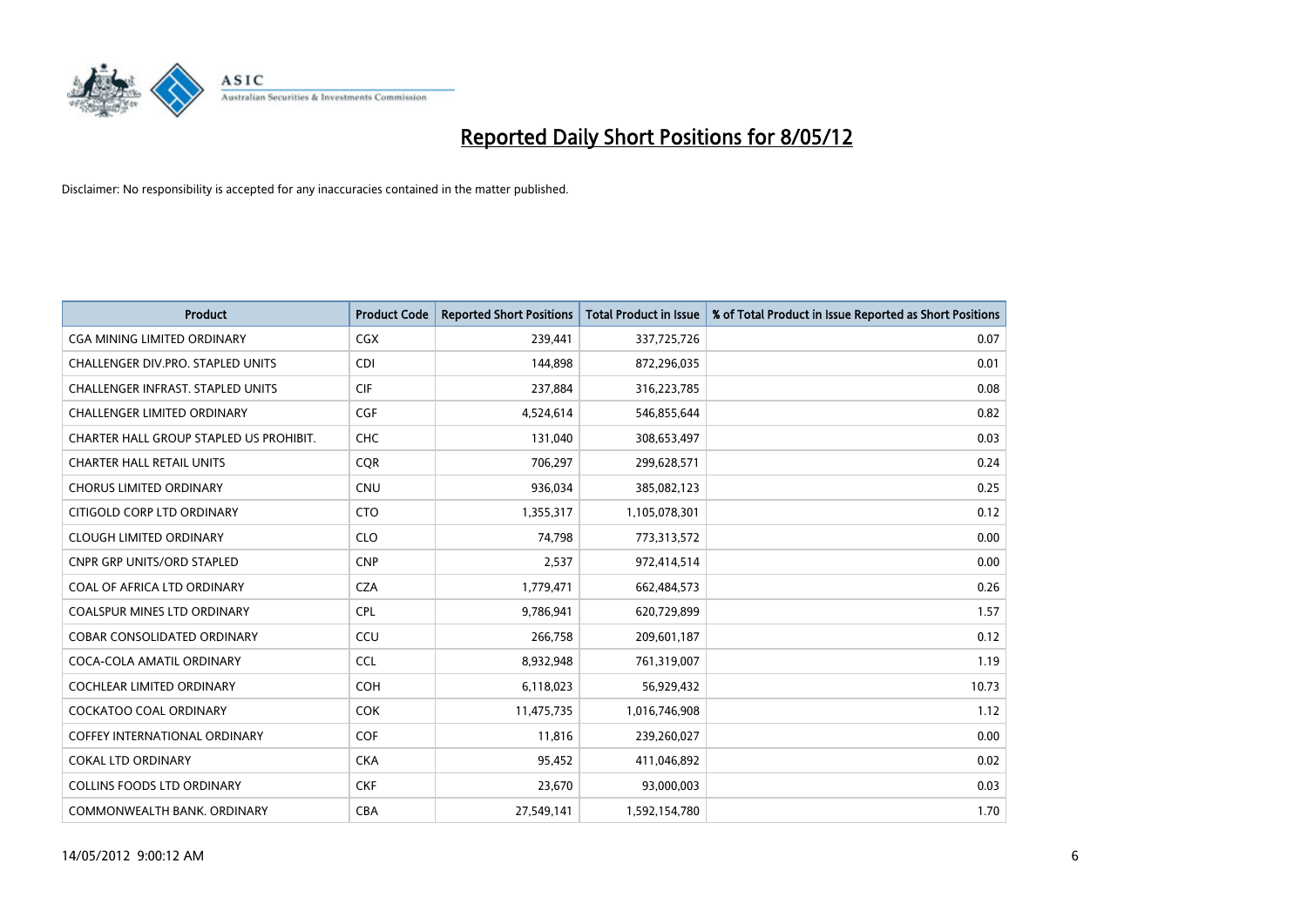

| <b>Product</b>                          | <b>Product Code</b> | <b>Reported Short Positions</b> | <b>Total Product in Issue</b> | % of Total Product in Issue Reported as Short Positions |
|-----------------------------------------|---------------------|---------------------------------|-------------------------------|---------------------------------------------------------|
| <b>COMMONWEALTH PROP ORDINARY UNITS</b> | <b>CPA</b>          | 30,783,122                      | 2,389,601,065                 | 1.29                                                    |
| <b>COMPASS RESOURCES ORDINARY</b>       | <b>CMR</b>          | 7,472                           | 1,403,744,100                 | 0.00                                                    |
| <b>COMPUTERSHARE LTD ORDINARY</b>       | <b>CPU</b>          | 6,363,273                       | 555,664,059                   | 1.14                                                    |
| CONSOLIDATED MEDIA. ORDINARY            | <b>CMJ</b>          | 1,673,277                       | 561,834,996                   | 0.30                                                    |
| CONTINENTAL COAL LTD ORDINARY           | CCC                 | 570,790                         | 421,018,421                   | 0.13                                                    |
| <b>COOPER ENERGY LTD ORDINARY</b>       | <b>COE</b>          | 303,605                         | 292,791,528                   | 0.10                                                    |
| <b>CREDIT CORP GROUP ORDINARY</b>       | <b>CCP</b>          | 4,756                           | 45,571,114                    | 0.01                                                    |
| <b>CROMWELL PROP STAPLED SECURITIES</b> | <b>CMW</b>          | 17,863                          | 1,168,086,516                 | 0.00                                                    |
| <b>CROWN LIMITED ORDINARY</b>           | <b>CWN</b>          | 4,117,296                       | 728,394,185                   | 0.58                                                    |
| <b>CSG LIMITED ORDINARY</b>             | CSV                 | 595,332                         | 282,567,499                   | 0.19                                                    |
| <b>CSL LIMITED ORDINARY</b>             | <b>CSL</b>          | 7,007,032                       | 512,208,520                   | 1.36                                                    |
| <b>CSR LIMITED ORDINARY</b>             | <b>CSR</b>          | 33,703,822                      | 506,000,315                   | 6.64                                                    |
| <b>CUDECO LIMITED ORDINARY</b>          | CDU                 | 2,141,472                       | 190,059,476                   | 1.13                                                    |
| <b>CUE ENERGY RESOURCE ORDINARY</b>     | <b>CUE</b>          | 3,129,169                       | 698,119,720                   | 0.44                                                    |
| <b>CUSTOMERS LIMITED ORDINARY</b>       | <b>CUS</b>          | 18,230                          | 134,869,357                   | 0.01                                                    |
| DART ENERGY LTD ORDINARY                | <b>DTE</b>          | 19,753,652                      | 736,141,536                   | 2.68                                                    |
| DAVID JONES LIMITED ORDINARY            | <b>DJS</b>          | 56,939,484                      | 524,940,325                   | 10.83                                                   |
| <b>DECMIL GROUP LIMITED ORDINARY</b>    | <b>DCG</b>          | 388,950                         | 166,492,757                   | 0.25                                                    |
| DEEP YELLOW LIMITED ORDINARY            | <b>DYL</b>          | 375                             | 1,128,736,403                 | 0.00                                                    |
| DEXUS PROPERTY GROUP STAPLED UNITS      | <b>DXS</b>          | 16,195,024                      | 4,839,024,176                 | 0.32                                                    |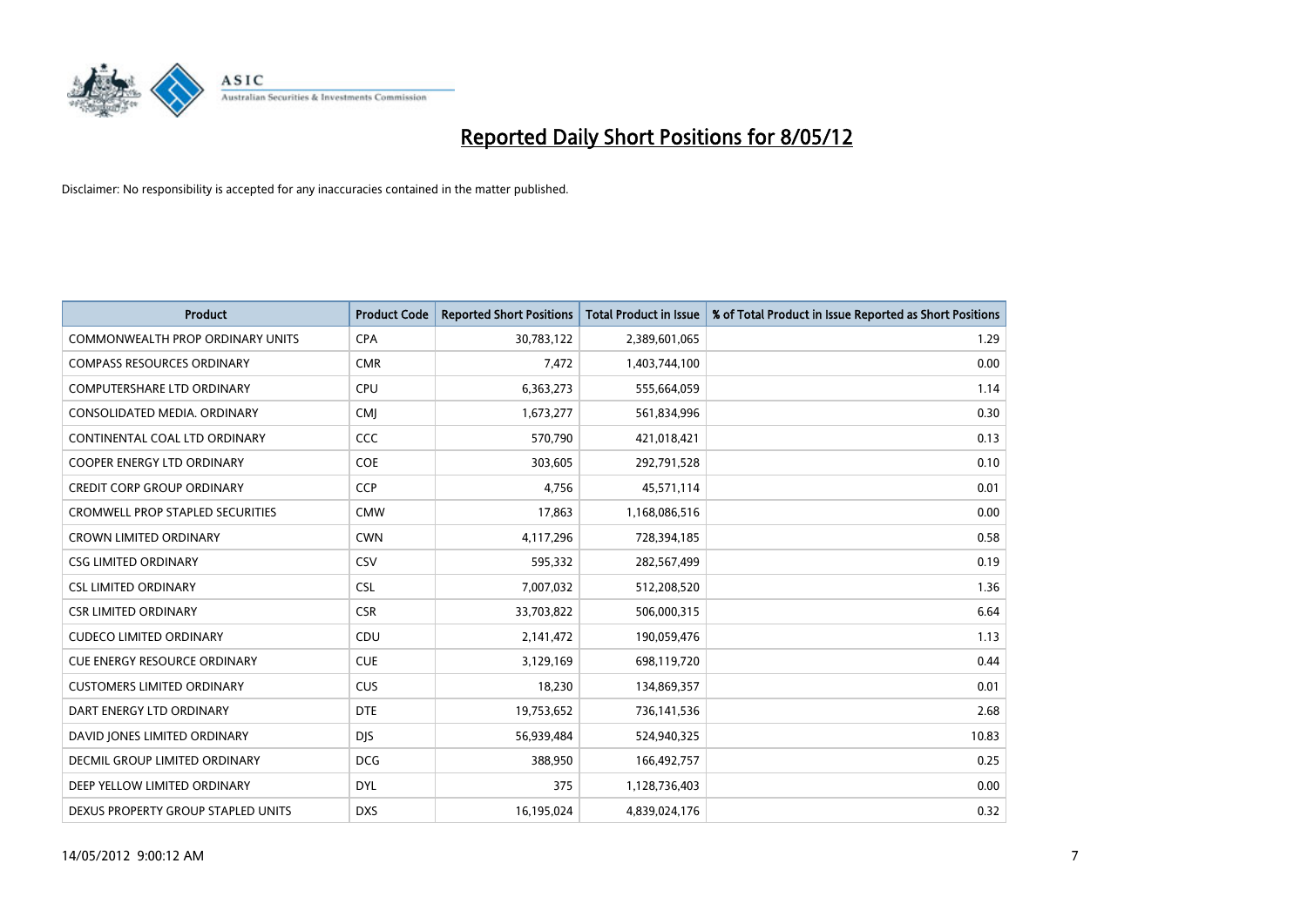

| <b>Product</b>                       | <b>Product Code</b> | <b>Reported Short Positions</b> | <b>Total Product in Issue</b> | % of Total Product in Issue Reported as Short Positions |
|--------------------------------------|---------------------|---------------------------------|-------------------------------|---------------------------------------------------------|
| DISCOVERY METALS LTD ORDINARY        | <b>DML</b>          | 7,727,068                       | 442,128,231                   | 1.77                                                    |
| DOMINO PIZZA ENTERPR ORDINARY        | <b>DMP</b>          | 529,809                         | 69,899,674                    | 0.76                                                    |
| DORAY MINERALS LTD ORDINARY          | <b>DRM</b>          | 26,193                          | 80,530,513                    | 0.03                                                    |
| DOWNER EDI LIMITED ORDINARY          | <b>DOW</b>          | 7,150,077                       | 429,100,296                   | 1.66                                                    |
| DRILLSEARCH ENERGY ORDINARY          | <b>DLS</b>          | 4,620,299                       | 337,449,196                   | 1.36                                                    |
| DUET GROUP STAPLED US PROHIBIT.      | <b>DUE</b>          | 13,363,313                      | 1,109,831,386                 | 1.21                                                    |
| DULUXGROUP LIMITED ORDINARY          | <b>DLX</b>          | 9,062,699                       | 367,456,259                   | 2.45                                                    |
| <b>DWS LTD ORDINARY</b>              | <b>DWS</b>          | 180                             | 132,362,763                   | 0.00                                                    |
| ECHO ENTERTAINMENT ORDINARY          | <b>EGP</b>          | 59,491,110                      | 688,019,737                   | 8.64                                                    |
| ELDERS LIMITED ORDINARY              | <b>ELD</b>          | 20,131,636                      | 448,598,480                   | 4.48                                                    |
| ELDORADO GOLD CORP CDI 1:1           | EAU                 | 38,152                          | 7,235,235                     | 0.53                                                    |
| ELEMENTAL MINERALS ORDINARY          | <b>ELM</b>          | 393,794                         | 243,614,280                   | 0.15                                                    |
| ELEMENTOS LIMITED ORDINARY           | ELT                 | 16                              | 82,383,526                    | 0.00                                                    |
| <b>EMECO HOLDINGS ORDINARY</b>       | <b>EHL</b>          | 2,791,797                       | 631,237,586                   | 0.46                                                    |
| <b>ENDEAVOUR MIN CORP CDI 1:1</b>    | <b>EVR</b>          | 93,019                          | 117,139,706                   | 0.07                                                    |
| ENERGY RESOURCES ORDINARY 'A'        | ERA                 | 6,994,067                       | 517,725,062                   | 1.34                                                    |
| <b>ENERGY WORLD CORPOR, ORDINARY</b> | <b>EWC</b>          | 23,666,426                      | 1,734,166,672                 | 1.37                                                    |
| <b>ENVESTRA LIMITED ORDINARY</b>     | <b>ENV</b>          | 8,284,098                       | 1,572,392,111                 | 0.50                                                    |
| EQUATORIAL RES LTD ORDINARY          | EQX                 | 96,311                          | 117,235,353                   | 0.08                                                    |
| EUREKA ENERGY LTD ORDINARY           | EKA                 | 35.000                          | 237,014,050                   | 0.01                                                    |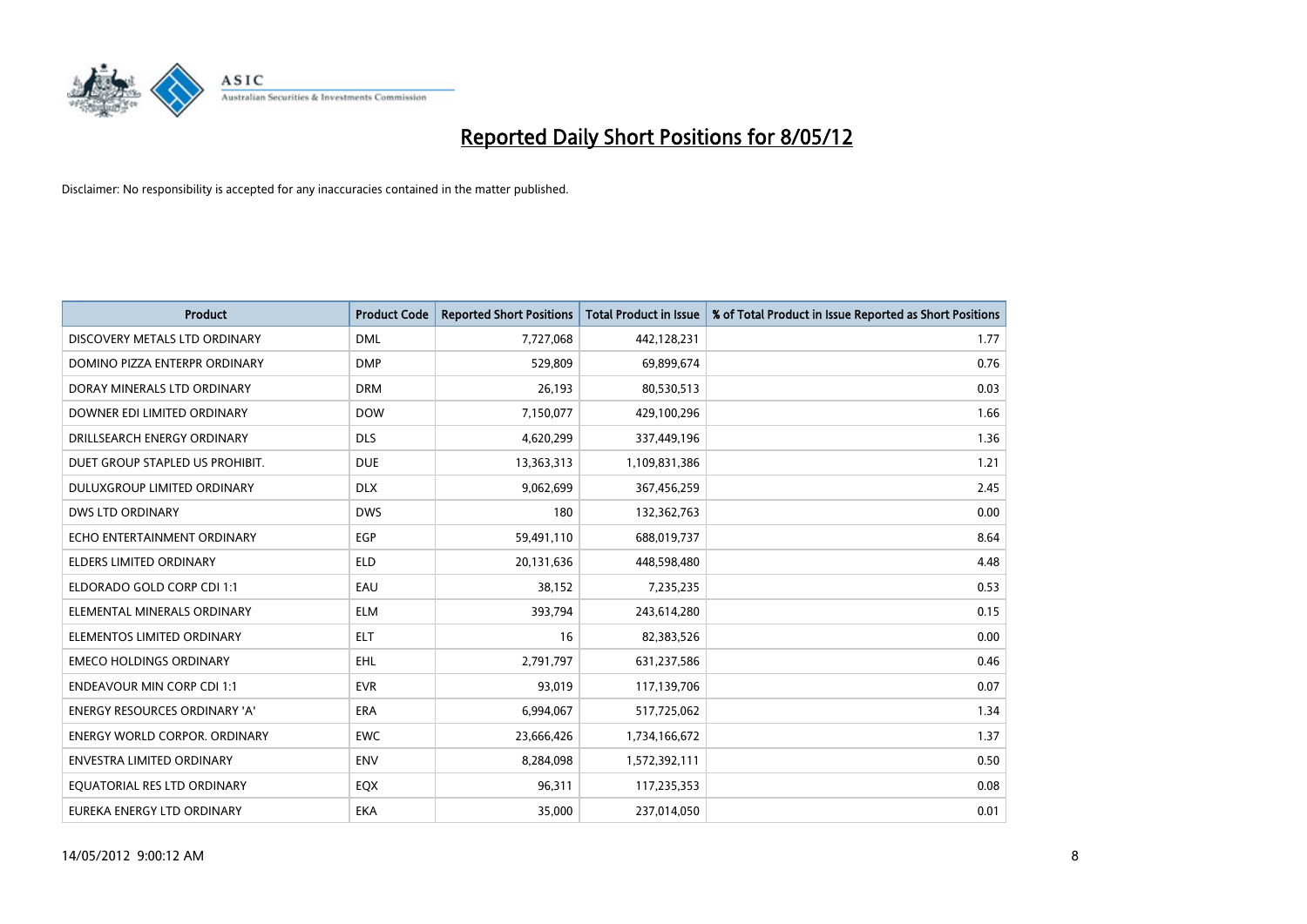

| <b>Product</b>                        | <b>Product Code</b> | <b>Reported Short Positions</b> | <b>Total Product in Issue</b> | % of Total Product in Issue Reported as Short Positions |
|---------------------------------------|---------------------|---------------------------------|-------------------------------|---------------------------------------------------------|
| <b>EUROZ LIMITED ORDINARY</b>         | EZL                 | 69,920                          | 143,633,668                   | 0.05                                                    |
| EVOLUTION MINING LTD ORDINARY         | <b>EVN</b>          | 2,752,484                       | 707,105,713                   | 0.38                                                    |
| <b>EXCO RESOURCES LTD ORDINARY</b>    | <b>EXS</b>          | 50,060                          | 356,044,187                   | 0.01                                                    |
| FAIRFAX MEDIA LTD ORDINARY            | FXJ                 | 271,035,010                     | 2,351,955,725                 | 11.55                                                   |
| <b>FANTASTIC HOLDINGS ORDINARY</b>    | <b>FAN</b>          | 94,415                          | 102,739,538                   | 0.09                                                    |
| <b>FAR LTD ORDINARY</b>               | <b>FAR</b>          | 28,000,000                      | 2,499,846,742                 | 1.12                                                    |
| FISHER & PAYKEL H. ORDINARY           | <b>FPH</b>          | 7,000                           | 530,053,399                   | 0.00                                                    |
| FKP PROPERTY GROUP STAPLED SECURITIES | <b>FKP</b>          | 31,585,019                      | 1,211,033,858                 | 2.61                                                    |
| FLEETWOOD CORP ORDINARY               | <b>FWD</b>          | 124,351                         | 59,170,665                    | 0.22                                                    |
| FLETCHER BUILDING ORDINARY            | <b>FBU</b>          | 10,304,294                      | 682,866,936                   | 1.51                                                    |
| FLEXIGROUP LIMITED ORDINARY           | <b>FXL</b>          | 32,434                          | 279,911,147                   | 0.00                                                    |
| <b>FLIGHT CENTRE ORDINARY</b>         | <b>FLT</b>          | 10,009,250                      | 100,031,742                   | 9.99                                                    |
| FLINDERS MINES LTD ORDINARY           | <b>FMS</b>          | 120,503                         | 1,821,300,404                 | 0.01                                                    |
| <b>FOCUS MINERALS LTD ORDINARY</b>    | <b>FML</b>          | 569,558                         | 4,320,773,701                 | 0.01                                                    |
| <b>FORGE GROUP LIMITED ORDINARY</b>   | FGE                 | 341,716                         | 83,469,014                    | 0.40                                                    |
| FORTESCUE METALS GRP ORDINARY         | <b>FMG</b>          | 106,699,371                     | 3,113,798,659                 | 3.40                                                    |
| <b>G.U.D. HOLDINGS ORDINARY</b>       | GUD                 | 763,061                         | 70,803,455                    | 1.08                                                    |
| <b>GALAXY RESOURCES ORDINARY</b>      | GXY                 | 6,110,596                       | 363,775,852                   | 1.69                                                    |
| <b>GEODYNAMICS LIMITED ORDINARY</b>   | GDY                 | 850                             | 406,452,608                   | 0.00                                                    |
| <b>GINDALBIE METALS LTD ORDINARY</b>  | GBG                 | 29,915,654                      | 1,247,487,454                 | 2.38                                                    |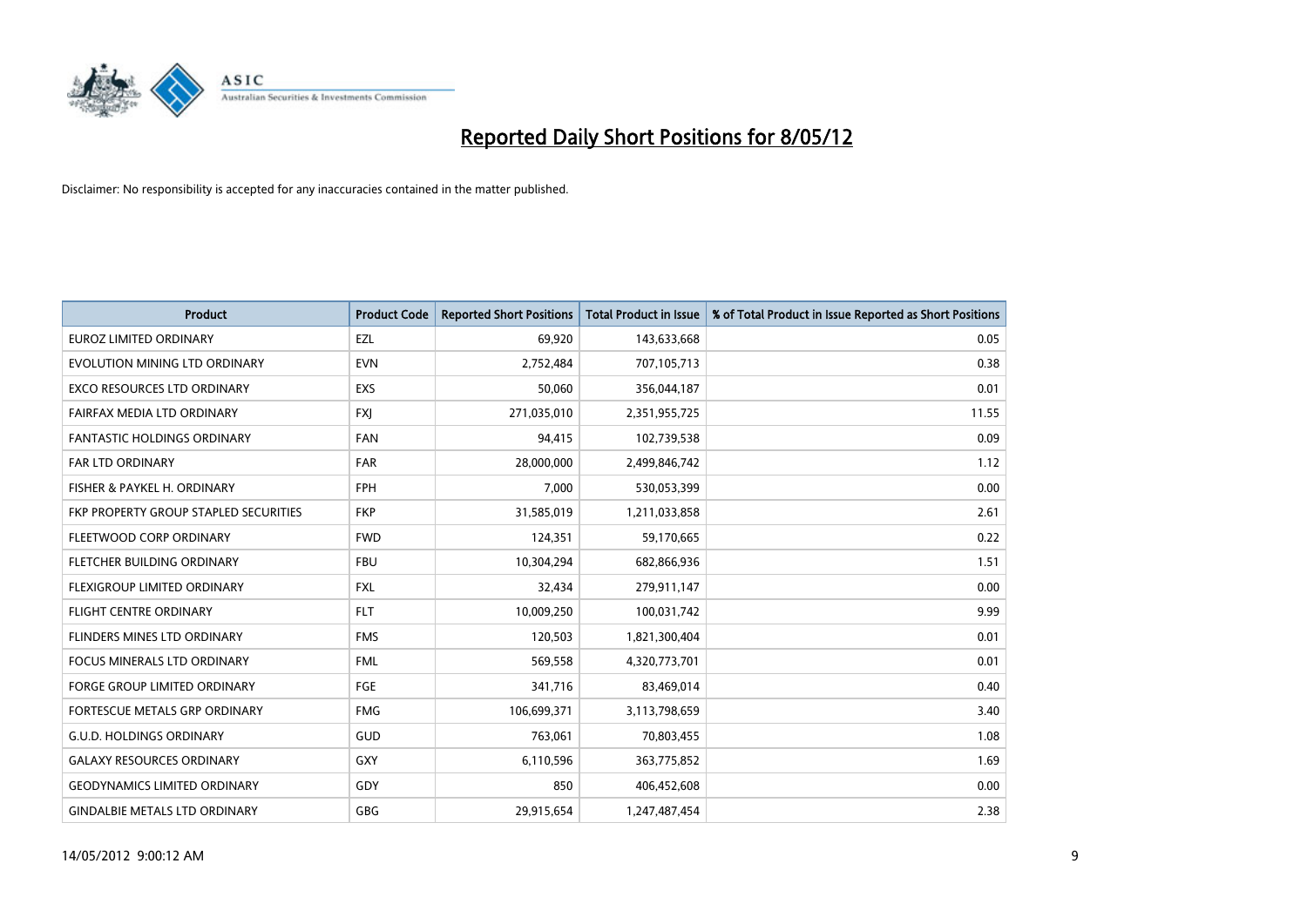

| <b>Product</b>                                   | <b>Product Code</b> | <b>Reported Short Positions</b> | <b>Total Product in Issue</b> | % of Total Product in Issue Reported as Short Positions |
|--------------------------------------------------|---------------------|---------------------------------|-------------------------------|---------------------------------------------------------|
| <b>GLOBAL CONSTRUCTION ORDINARY</b>              | GCS                 | 50,000                          | 116,464,741                   | 0.04                                                    |
| <b>GLOUCESTER COAL ORDINARY</b>                  | GCL                 | 1,227,675                       | 202,905,967                   | 0.60                                                    |
| <b>GOLD ROAD RES LTD ORDINARY</b>                | <b>GOR</b>          | 158,619                         | 389,950,665                   | 0.05                                                    |
| <b>GOODMAN FIELDER, ORDINARY</b>                 | <b>GFF</b>          | 32,070,254                      | 1,955,559,207                 | 1.63                                                    |
| <b>GOODMAN GROUP STAPLED US PROHIBIT.</b>        | <b>GMG</b>          | 17,460,248                      | 1,549,551,920                 | 1.11                                                    |
| <b>GPT GROUP STAPLED SEC.</b>                    | GPT                 | 7,190,571                       | 1,788,553,046                 | 0.40                                                    |
| <b>GRAINCORP LIMITED A CLASS ORDINARY</b>        | <b>GNC</b>          | 651,015                         | 198,318,900                   | 0.33                                                    |
| <b>GRANGE RESOURCES. ORDINARY</b>                | <b>GRR</b>          | 1,297,145                       | 1,154,766,592                 | 0.11                                                    |
| <b>GREENLAND MIN EN LTD ORDINARY</b>             | GGG                 | 3,518,823                       | 416,390,488                   | 0.83                                                    |
| <b>GROWTHPOINT PROPERTY ORD/UNIT STAPLED SEC</b> | GOZ                 | 101,324                         | 291,904,374                   | 0.03                                                    |
| <b>GRYPHON MINERALS LTD ORDINARY</b>             | GRY                 | 5,126,172                       | 348,264,983                   | 1.48                                                    |
| <b>GUILDFORD COAL LTD ORDINARY</b>               | <b>GUF</b>          | 1,360,349                       | 276,867,530                   | 0.49                                                    |
| <b>GUNNS LIMITED ORDINARY</b>                    | <b>GNS</b>          | 61,449,507                      | 848,401,559                   | 7.23                                                    |
| <b>GWA GROUP LTD ORDINARY</b>                    | <b>GWA</b>          | 16,464,953                      | 302,005,514                   | 5.47                                                    |
| <b>HARVEY NORMAN ORDINARY</b>                    | <b>HVN</b>          | 85,880,186                      | 1,062,316,784                 | 8.07                                                    |
| HASTIE GROUP LIMITED ORDINARY                    | <b>HST</b>          | 233,578                         | 137,353,504                   | 0.17                                                    |
| HASTINGS DIVERSIFIED STAPLED SECURITY            | <b>HDF</b>          | 531,662                         | 530,001,072                   | 0.10                                                    |
| HAVILAH RESOURCES NL ORDINARY                    | <b>HAV</b>          | 104,144                         | 101,311,223                   | 0.10                                                    |
| <b>HENDERSON GROUP CDI 1:1</b>                   | <b>HGG</b>          | 19,355,639                      | 679,989,580                   | 2.85                                                    |
| HFA HOLDINGS LIMITED ORDINARY                    | <b>HFA</b>          | 3,809                           | 117,332,831                   | 0.00                                                    |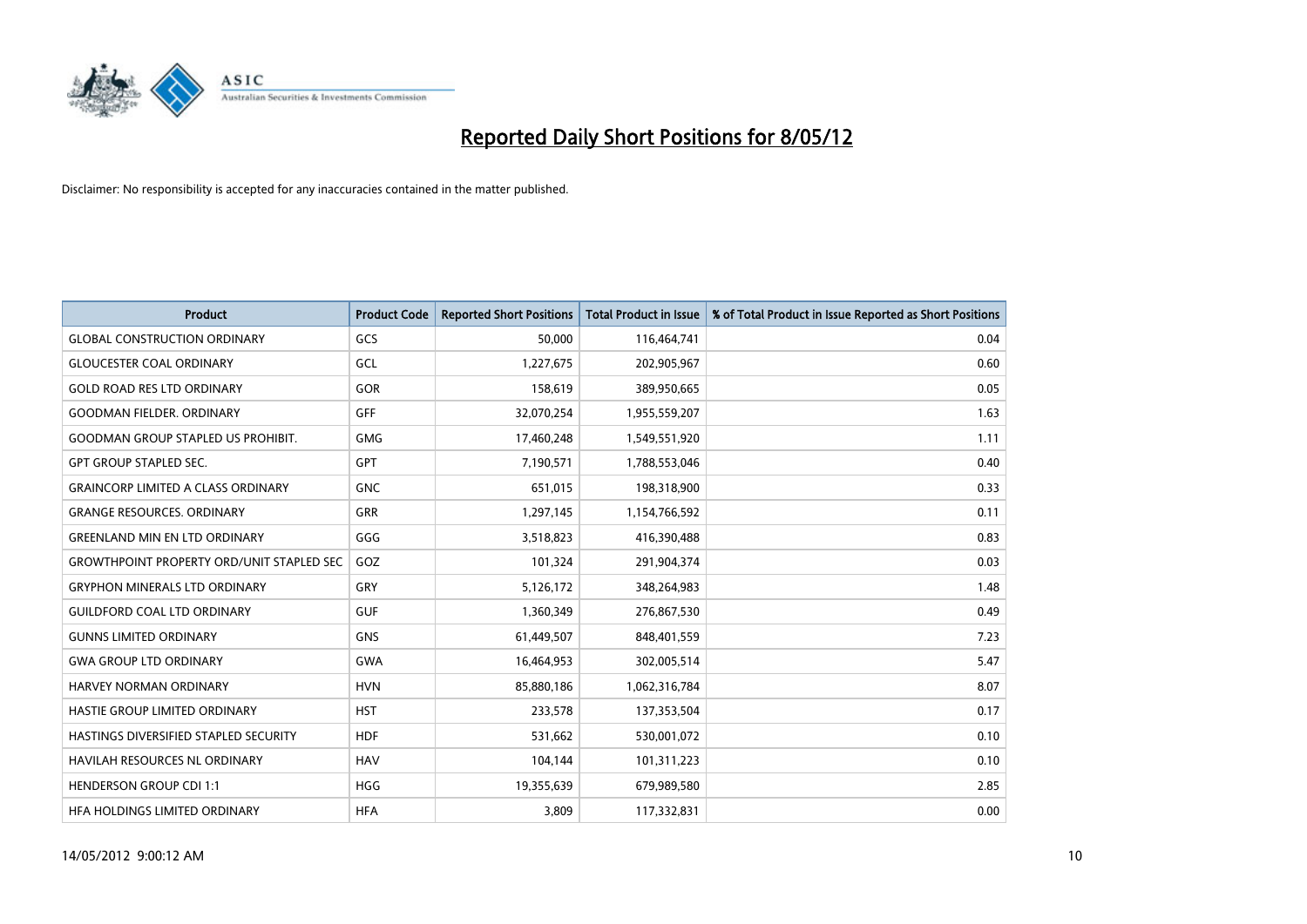

| <b>Product</b>                                | <b>Product Code</b> | <b>Reported Short Positions</b> | <b>Total Product in Issue</b> | % of Total Product in Issue Reported as Short Positions |
|-----------------------------------------------|---------------------|---------------------------------|-------------------------------|---------------------------------------------------------|
| <b>HIGHLANDS PACIFIC ORDINARY</b>             | <b>HIG</b>          | 77,597                          | 686,202,481                   | 0.01                                                    |
| HILLGROVE RES LTD ORDINARY                    | <b>HGO</b>          | 12,555,688                      | 793,698,575                   | 1.58                                                    |
| HILLS HOLDINGS LTD ORDINARY                   | <b>HIL</b>          | 3,539,155                       | 246,500,444                   | 1.42                                                    |
| HORIZON OIL LIMITED ORDINARY                  | <b>HZN</b>          | 27,130,510                      | 1,130,811,515                 | 2.41                                                    |
| <b>ICON ENERGY LIMITED ORDINARY</b>           | <b>ICN</b>          | 6,415                           | 469,301,394                   | 0.00                                                    |
| <b>IINET LIMITED ORDINARY</b>                 | <b>IIN</b>          | 22,023                          | 160,968,847                   | 0.00                                                    |
| <b>ILUKA RESOURCES ORDINARY</b>               | ILU                 | 32,518,188                      | 418,700,517                   | 7.75                                                    |
| <b>IMDEX LIMITED ORDINARY</b>                 | <b>IMD</b>          | 185,669                         | 207,750,426                   | 0.09                                                    |
| IMF (AUSTRALIA) LTD ORDINARY                  | <b>IMF</b>          | 205,884                         | 123,828,193                   | 0.16                                                    |
| <b>INCITEC PIVOT ORDINARY</b>                 | IPL                 | 2,924,927                       | 1,628,730,107                 | 0.16                                                    |
| INDEPENDENCE GROUP ORDINARY                   | <b>IGO</b>          | 8,514,818                       | 232,882,535                   | 3.66                                                    |
| <b>INDOPHIL RESOURCES ORDINARY</b>            | <b>IRN</b>          | 586,790                         | 1,203,146,194                 | 0.04                                                    |
| <b>INDUSTREA LIMITED ORDINARY</b>             | <b>IDL</b>          | 644,280                         | 370,268,218                   | 0.19                                                    |
| <b>INFIGEN ENERGY STAPLED SECURITIES</b>      | <b>IFN</b>          | 4,596,057                       | 762,265,972                   | 0.61                                                    |
| <b>INSURANCE AUSTRALIA ORDINARY</b>           | <b>IAG</b>          | 3,018,738                       | 2,079,034,021                 | 0.12                                                    |
| INTEGRA MINING LTD, ORDINARY                  | IGR                 | 4,633,937                       | 846,293,881                   | 0.55                                                    |
| <b>INTREPID MINES ORDINARY</b>                | <b>IAU</b>          | 6,020,691                       | 524,456,741                   | 1.16                                                    |
| <b>INVESTA OFFICE FUND STAPLED SECURITIES</b> | <b>IOF</b>          | 1,633,885                       | 614,047,458                   | 0.26                                                    |
| <b>INVOCARE LIMITED ORDINARY</b>              | <b>IVC</b>          | 2,717,329                       | 110,030,298                   | 2.47                                                    |
| ION LIMITED ORDINARY                          | <b>ION</b>          | 164,453                         | 256,365,105                   | 0.06                                                    |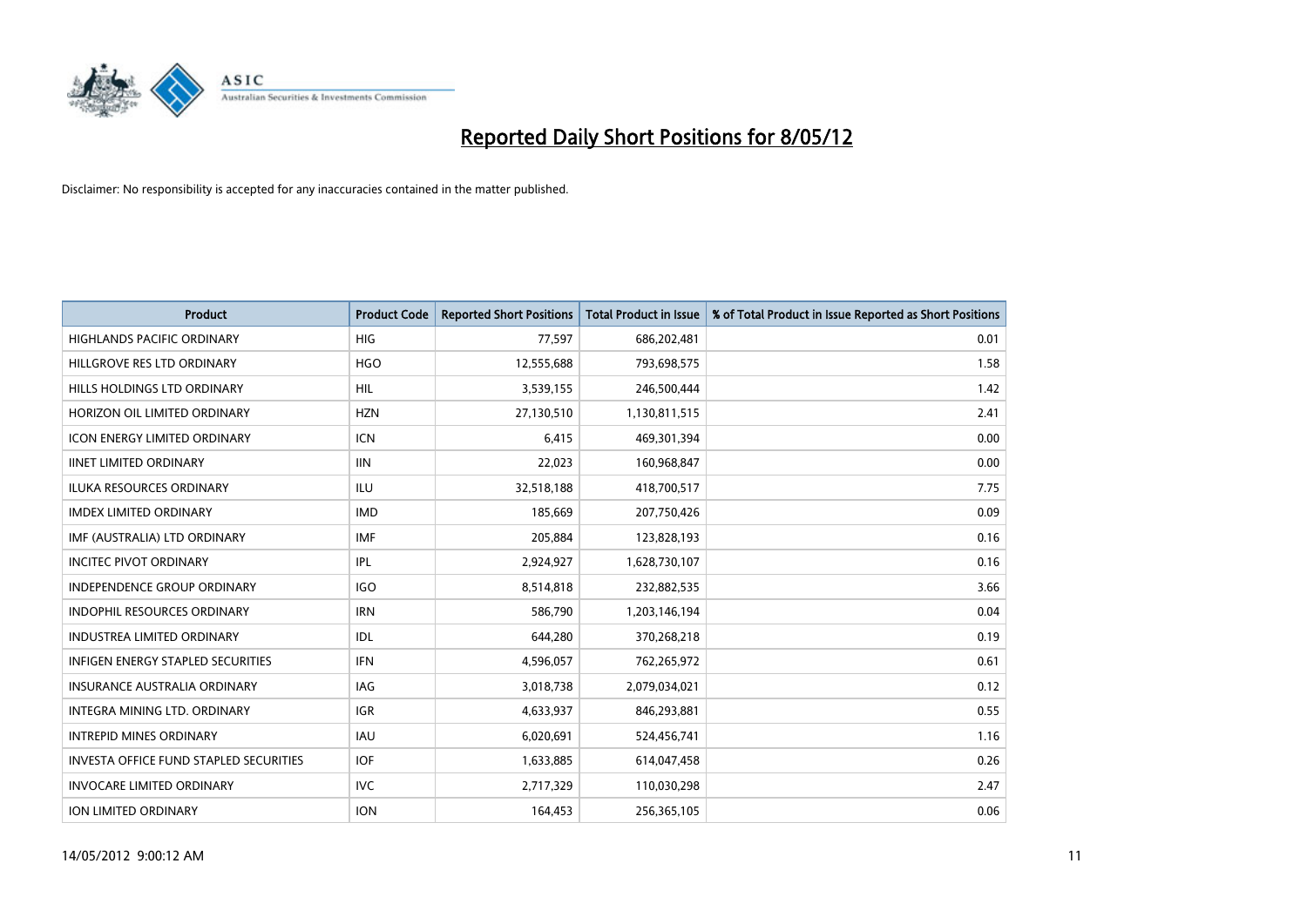

| <b>Product</b>                                  | <b>Product Code</b> | <b>Reported Short Positions</b> | <b>Total Product in Issue</b> | % of Total Product in Issue Reported as Short Positions |
|-------------------------------------------------|---------------------|---------------------------------|-------------------------------|---------------------------------------------------------|
| <b>IOOF HOLDINGS LTD ORDINARY</b>               | IFL                 | 939,102                         | 229,794,395                   | 0.42                                                    |
| IRESS MARKET TECH. ORDINARY                     | <b>IRE</b>          | 2,680,725                       | 127,036,010                   | 2.11                                                    |
| <b>IRON ORE HOLDINGS ORDINARY</b>               | <b>IOH</b>          | 39,352                          | 165,862,170                   | 0.02                                                    |
| ISHARES MSCI AUS 200 ISHARES MSCI AUS 200       | IOZ.                | 25,174                          | 4,352,373                     | 0.58                                                    |
| <b>ISHARES MSCI SING CDI 1:1</b>                | ISG                 | 5,078                           | 142,000,000                   | 0.00                                                    |
| <b>ISHARES MSCI TAIWAN CDI 1:1</b>              | <b>ITW</b>          | 23,925                          | 184,400,000                   | 0.01                                                    |
| ISHARES S&P 500 CDI 1:1                         | <b>IVV</b>          | 119                             | 116,350,000                   | 0.00                                                    |
| ISHARES S&P HIGH DIV ISHARES S&P HIGH DIV       | <b>IHD</b>          | 95,719                          | 2,903,027                     | 3.30                                                    |
| ISHARES S&P SCAP 600 CDI 1:1                    | <b>IJR</b>          | 4.009                           | 71,300,000                    | 0.01                                                    |
| ISHARES SMALL ORDS ISHARES SMALL ORDS           | <b>ISO</b>          | 733,044                         | 5,703,165                     | 12.85                                                   |
| <b>IVANHOE AUSTRALIA ORDINARY</b>               | <b>IVA</b>          | 2,724,571                       | 553,921,745                   | 0.48                                                    |
| <b>JAMES HARDIE INDUST CHESS DEPOSITARY INT</b> | <b>IHX</b>          | 15,447,072                      | 437,185,963                   | 3.52                                                    |
| <b>JB HI-FI LIMITED ORDINARY</b>                | <b>IBH</b>          | 22,332,469                      | 98,850,643                    | 22.60                                                   |
| <b>JUPITER MINES ORDINARY</b>                   | <b>IMS</b>          | 50,383                          | 1,806,834,044                 | 0.00                                                    |
| <b>KAGARA LTD ORDINARY</b>                      | <b>KZL</b>          | 10,062,041                      | 798,953,117                   | 1.24                                                    |
| KANGAROO RES LTD ORDINARY                       | <b>KRL</b>          | 183,105                         | 3,434,430,012                 | 0.00                                                    |
| KAROON GAS AUSTRALIA ORDINARY                   | <b>KAR</b>          | 763,065                         | 221,420,769                   | 0.34                                                    |
| KATHMANDU HOLD LTD ORDINARY                     | <b>KMD</b>          | 1,713,463                       | 200,000,000                   | 0.85                                                    |
| <b>KBL MINING LIMITED ORDINARY</b>              | <b>KBL</b>          | 1,820                           | 241,361,631                   | 0.00                                                    |
| KENTOR GOLD LIMITED ORDINARY                    | KGL                 | 4,990                           | 106,209,874                   | 0.00                                                    |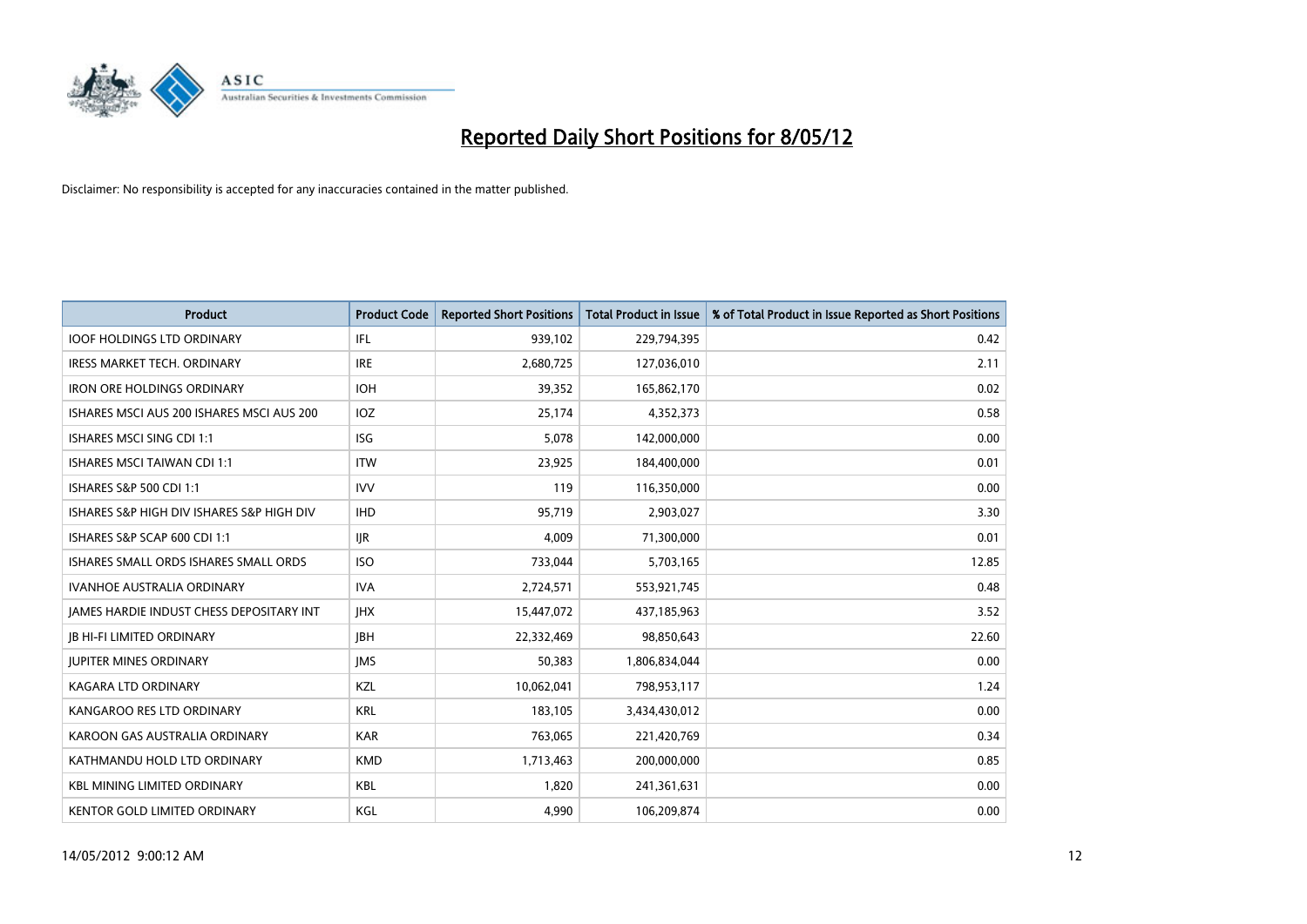

| <b>Product</b>                        | <b>Product Code</b> | <b>Reported Short Positions</b> | <b>Total Product in Issue</b> | % of Total Product in Issue Reported as Short Positions |
|---------------------------------------|---------------------|---------------------------------|-------------------------------|---------------------------------------------------------|
| <b>KEYBRIDGE CAPITAL ORDINARY</b>     | <b>KBC</b>          | 1                               | 172,070,564                   | 0.00                                                    |
| KINGSGATE CONSOLID. ORDINARY          | <b>KCN</b>          | 4,858,552                       | 151,180,456                   | 3.21                                                    |
| KINGSROSE MINING LTD ORDINARY         | <b>KRM</b>          | 69,266                          | 279,355,062                   | 0.01                                                    |
| LEIGHTON HOLDINGS ORDINARY            | LEI                 | 10,609,167                      | 337,087,596                   | 3.13                                                    |
| LEND LEASE GROUP UNIT/ORD STAPLED     | LLC                 | 4,463,306                       | 572,789,827                   | 0.76                                                    |
| LINC ENERGY LTD ORDINARY              | <b>LNC</b>          | 18,414,865                      | 504,487,631                   | 3.63                                                    |
| LIQUEFIED NATURAL ORDINARY            | <b>LNG</b>          | 272,800                         | 267,699,015                   | 0.10                                                    |
| LUDOWICI LIMITED ORDINARY             | LDW                 | 7,404                           | 29,623,203                    | 0.02                                                    |
| LYNAS CORPORATION ORDINARY            | <b>LYC</b>          | 164, 111, 757                   | 1,714,496,913                 | 9.58                                                    |
| <b>M2 TELECOMMUNICATION ORDINARY</b>  | <b>MTU</b>          | 2,216,615                       | 125,026,410                   | 1.79                                                    |
| <b>MACA LIMITED ORDINARY</b>          | <b>MLD</b>          | 43,486                          | 150,000,000                   | 0.03                                                    |
| MACMAHON HOLDINGS ORDINARY            | MAH                 | 6,541,291                       | 738,631,705                   | 0.89                                                    |
| MACO ATLAS ROADS GRP ORDINARY STAPLED | <b>MQA</b>          | 4,990,605                       | 464,279,594                   | 1.08                                                    |
| MACQUARIE GROUP LTD ORDINARY          | <b>MQG</b>          | 8,376,388                       | 348,588,304                   | 2.35                                                    |
| MARENGO MINING ORDINARY               | <b>MGO</b>          | 500                             | 1,003,745,113                 | 0.00                                                    |
| <b>MATRIX C &amp; E LTD ORDINARY</b>  | <b>MCE</b>          | 683,339                         | 77,081,507                    | 0.89                                                    |
| MAVERICK DRILLING ORDINARY            | MAD                 | 211,142                         | 267,594,286                   | 0.08                                                    |
| MCMILLAN SHAKESPEARE ORDINARY         | <b>MMS</b>          | 30,092                          | 74,523,965                    | 0.03                                                    |
| MEDUSA MINING LTD ORDINARY            | <b>MML</b>          | 2,485,246                       | 188,903,911                   | 1.31                                                    |
| MEO AUSTRALIA LTD ORDINARY            | <b>MEO</b>          | 4,647,884                       | 539,913,260                   | 0.87                                                    |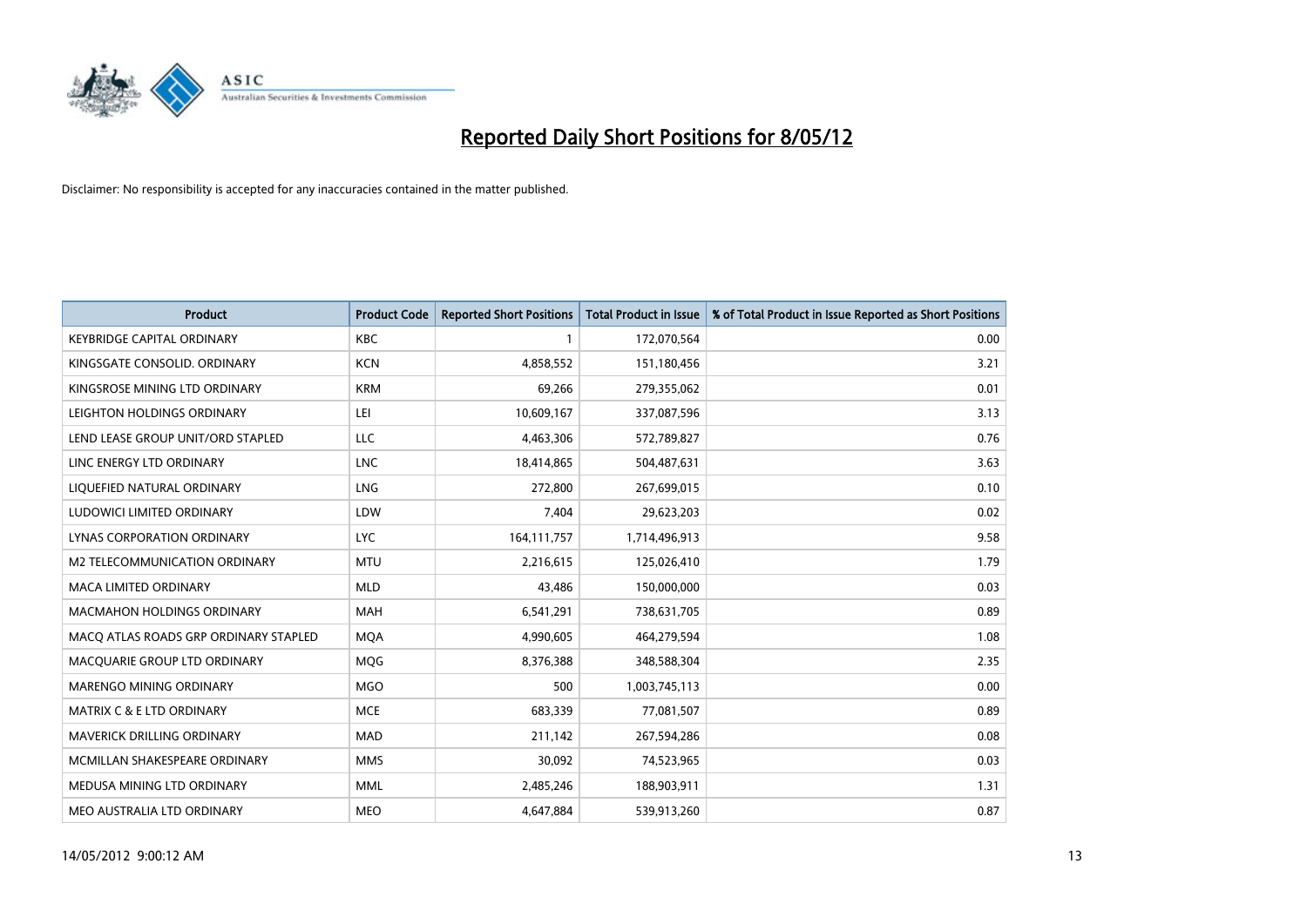

| <b>Product</b>                    | <b>Product Code</b> | <b>Reported Short Positions</b> | <b>Total Product in Issue</b> | % of Total Product in Issue Reported as Short Positions |
|-----------------------------------|---------------------|---------------------------------|-------------------------------|---------------------------------------------------------|
| <b>MERMAID MARINE ORDINARY</b>    | <b>MRM</b>          | 394,915                         | 219,311,642                   | 0.18                                                    |
| MESOBLAST LIMITED ORDINARY        | <b>MSB</b>          | 14,015,754                      | 284,478,361                   | 4.91                                                    |
| METALS X LIMITED ORDINARY         | <b>MLX</b>          | 321,052                         | 1,320,540,009                 | 0.03                                                    |
| METCASH LIMITED ORDINARY          | <b>MTS</b>          | 39,434,084                      | 771,345,864                   | 5.10                                                    |
| METMINCO LIMITED ORDINARY         | <b>MNC</b>          | 2,439,809                       | 1,749,541,573                 | 0.12                                                    |
| MHM METALS LIMITED ORDINARY       | <b>MHM</b>          | 58,633                          | 104,502,318                   | 0.06                                                    |
| MICLYN EXP OFFSHR ORDINARY        | <b>MIO</b>          | 976,983                         | 278,515,705                   | 0.35                                                    |
| MILTON CORPORATION ORDINARY       | <b>MLT</b>          | 12,800                          | 121,625,655                   | 0.01                                                    |
| MINCOR RESOURCES NL ORDINARY      | <b>MCR</b>          | 1,517,422                       | 194,354,889                   | 0.77                                                    |
| MINERAL DEPOSITS ORDINARY         | <b>MDL</b>          | 34,483                          | 83,538,786                    | 0.04                                                    |
| MINERAL RESOURCES. ORDINARY       | <b>MIN</b>          | 635,639                         | 184,856,018                   | 0.32                                                    |
| MIRABELA NICKEL LTD ORDINARY      | <b>MBN</b>          | 11,710,742                      | 492,639,590                   | 2.37                                                    |
| MIRVAC GROUP STAPLED SECURITIES   | <b>MGR</b>          | 14,430,616                      | 3,418,236,755                 | 0.42                                                    |
| MOLOPO ENERGY LTD ORDINARY        | <b>MPO</b>          | 515,868                         | 245,579,810                   | 0.22                                                    |
| MOLY MINES LIMITED ORDINARY       | <b>MOL</b>          | 263,739                         | 384,893,989                   | 0.07                                                    |
| MONADELPHOUS GROUP ORDINARY       | <b>MND</b>          | 2,447,781                       | 88,674,327                    | 2.75                                                    |
| MORTGAGE CHOICE LTD ORDINARY      | <b>MOC</b>          | 2,253,606                       | 120,319,572                   | 1.87                                                    |
| <b>MOUNT GIBSON IRON ORDINARY</b> | <b>MGX</b>          | 8,050,382                       | 1,085,433,524                 | 0.73                                                    |
| MOUNT MAGNET SOUTH ORDINARY       | <b>MUM</b>          | 543,548                         | 369,315,612                   | 0.15                                                    |
| MURCHISON METALS LTD ORDINARY     | <b>MMX</b>          | 3,889,144                       | 450,093,277                   | 0.86                                                    |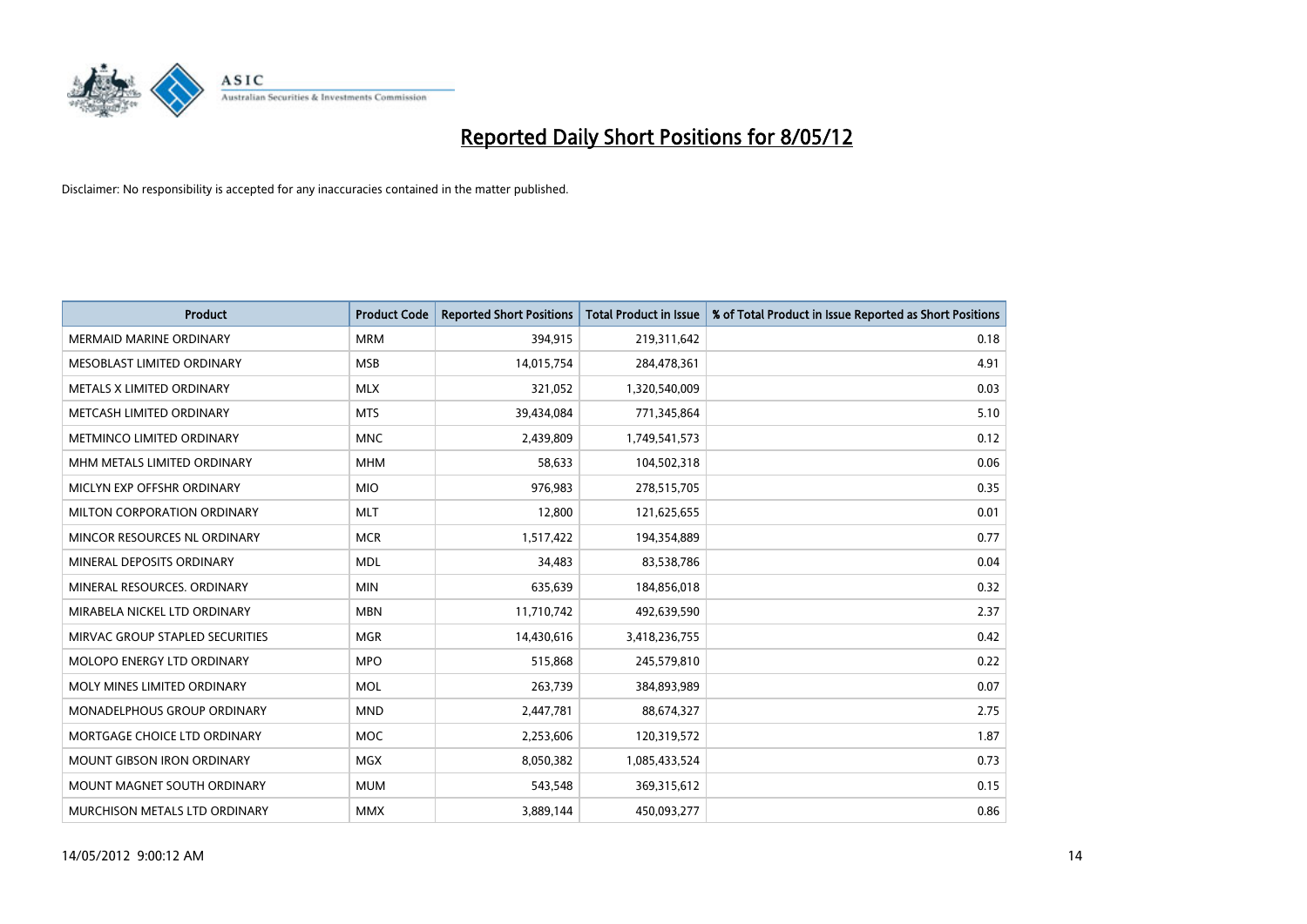

| <b>Product</b>                        | <b>Product Code</b> | <b>Reported Short Positions</b> | <b>Total Product in Issue</b> | % of Total Product in Issue Reported as Short Positions |
|---------------------------------------|---------------------|---------------------------------|-------------------------------|---------------------------------------------------------|
| MYER HOLDINGS LTD ORDINARY            | <b>MYR</b>          | 67,399,279                      | 583,384,551                   | 11.56                                                   |
| NATIONAL AUST, BANK ORDINARY          | <b>NAB</b>          | 11,430,433                      | 2,239,201,841                 | 0.49                                                    |
| NAVITAS LIMITED ORDINARY              | <b>NVT</b>          | 10,977,118                      | 375,318,628                   | 2.93                                                    |
| NEON ENERGY LIMITED ORDINARY          | <b>NEN</b>          | 474,881                         | 436,464,518                   | 0.11                                                    |
| NEW HOPE CORPORATION ORDINARY         | <b>NHC</b>          | 1,469,263                       | 830,411,534                   | 0.16                                                    |
| NEWCREST MINING ORDINARY              | <b>NCM</b>          | 1,336,538                       | 765,172,229                   | 0.16                                                    |
| NEWS CORP A NON-VOTING CDI            | <b>NWSLV</b>        | 3,335,458                       | 1,633,253,274                 | 0.20                                                    |
| NEWS CORP B VOTING CDI                | <b>NWS</b>          | 1,117,188                       | 798,520,953                   | 0.13                                                    |
| NEXTDC LIMITED ORDINARY               | <b>NXT</b>          | 1,042,689                       | 145,320,558                   | 0.71                                                    |
| NEXUS ENERGY LIMITED ORDINARY         | <b>NXS</b>          | 4,010,725                       | 1,329,821,159                 | 0.30                                                    |
| NIB HOLDINGS LIMITED ORDINARY         | <b>NHF</b>          | 154,958                         | 439,004,182                   | 0.03                                                    |
| NIDO PETROLEUM ORDINARY               | <b>NDO</b>          | 117,323                         | 1,389,163,151                 | 0.01                                                    |
| NOBLE MINERAL RES ORDINARY            | <b>NMG</b>          | 2,907,821                       | 591,287,714                   | 0.49                                                    |
| NORTHERN IRON LTD ORDINARY            | <b>NFE</b>          | 311,951                         | 369,980,113                   | 0.07                                                    |
| NORTHERN STAR ORDINARY                | <b>NST</b>          | 534,840                         | 402,170,706                   | 0.13                                                    |
| NRW HOLDINGS LIMITED ORDINARY         | <b>NWH</b>          | 2,598,650                       | 278,888,011                   | 0.95                                                    |
| NUCOAL RESOURCES LTD ORDINARY         | <b>NCR</b>          | 88,828                          | 768,612,354                   | 0.01                                                    |
| NUFARM LIMITED ORDINARY               | <b>NUF</b>          | 5,324,425                       | 262,142,247                   | 2.05                                                    |
| OAKTON LIMITED ORDINARY               | <b>OKN</b>          | 575,541                         | 93,800,235                    | 0.61                                                    |
| OCEANAGOLD CORP. CHESS DEPOSITARY INT | OGC                 | 1,090,459                       | 262,834,376                   | 0.41                                                    |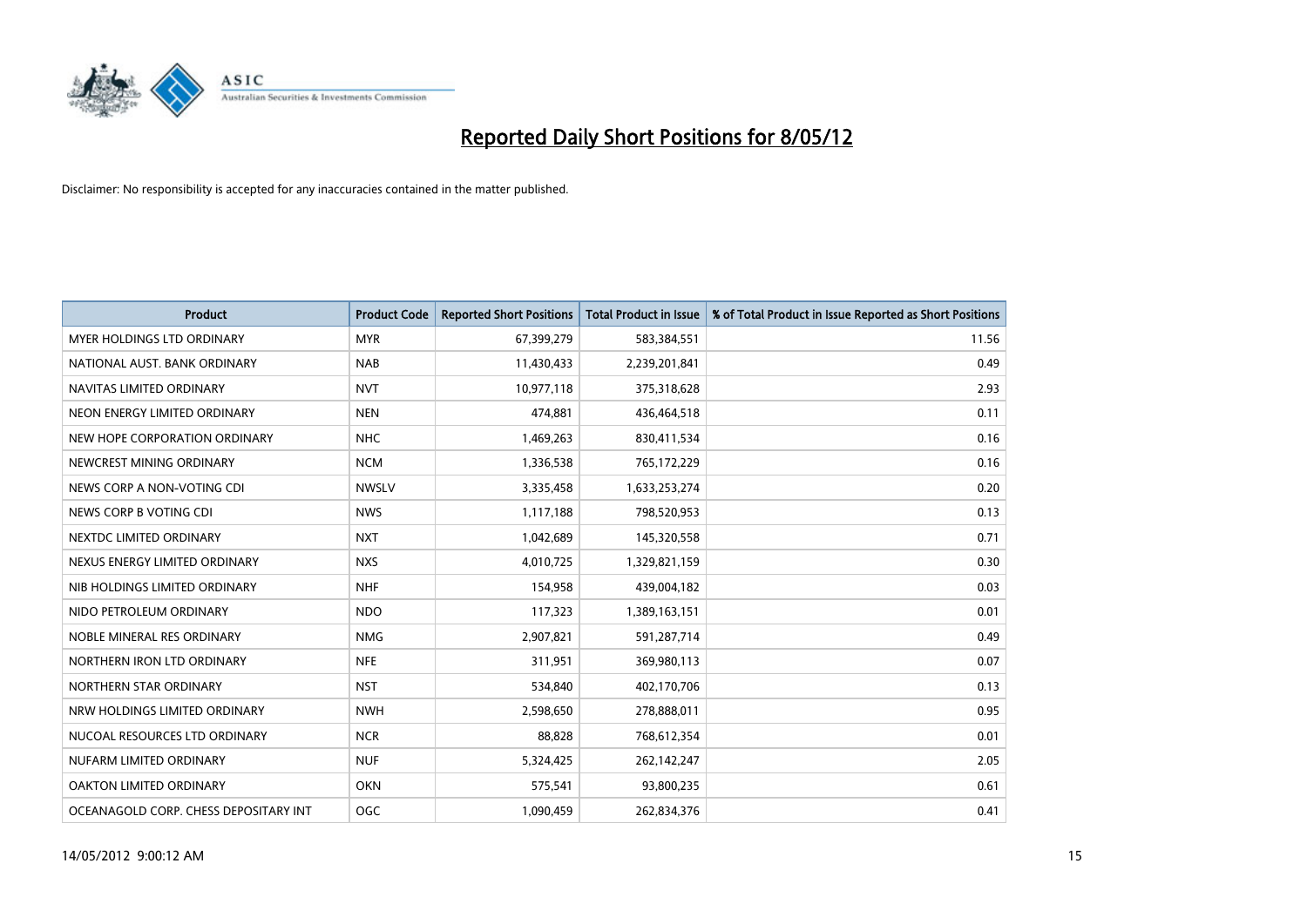

| <b>Product</b>                   | <b>Product Code</b> | <b>Reported Short Positions</b> | <b>Total Product in Issue</b> | % of Total Product in Issue Reported as Short Positions |
|----------------------------------|---------------------|---------------------------------|-------------------------------|---------------------------------------------------------|
| OIL SEARCH LTD ORDINARY          | OSH                 | 9,042,130                       | 1,328,845,714                 | 0.67                                                    |
| OM HOLDINGS LIMITED ORDINARY     | OMH                 | 5,103,910                       | 604,105,150                   | 0.83                                                    |
| <b>ONESTEEL LIMITED ORDINARY</b> | OST                 | 19,305,086                      | 1,345,665,626                 | 1.43                                                    |
| OPUS GROUP LTD ORDINARY          | <b>OPG</b>          | 1,250                           | 53,678,177                    | 0.00                                                    |
| ORICA LIMITED ORDINARY           | ORI                 | 2,816,635                       | 365,007,037                   | 0.76                                                    |
| ORIGIN ENERGY ORDINARY           | <b>ORG</b>          | 7,810,280                       | 1,089,498,390                 | 0.70                                                    |
| OROCOBRE LIMITED ORDINARY        | <b>ORE</b>          | 61,694                          | 103,195,029                   | 0.05                                                    |
| OROTONGROUP LIMITED ORDINARY     | ORL                 | 12,638                          | 40,880,902                    | 0.02                                                    |
| <b>OZ MINERALS ORDINARY</b>      | OZL                 | 4,201,595                       | 310,331,740                   | 1.35                                                    |
| <b>PACIFIC BRANDS ORDINARY</b>   | <b>PBG</b>          | 3,940,861                       | 912,915,695                   | 0.43                                                    |
| PALADIN ENERGY LTD ORDINARY      | PDN                 | 59,608,465                      | 835,645,290                   | 7.12                                                    |
| PAN PACIFIC PETROL. ORDINARY     | <b>PPP</b>          | 7,750                           | 588,612,110                   | 0.00                                                    |
| PANAUST LIMITED ORDINARY         | <b>PNA</b>          | 1,842,407                       | 602,479,854                   | 0.31                                                    |
| PANORAMIC RESOURCES ORDINARY     | PAN                 | 1,994,743                       | 207,050,710                   | 0.97                                                    |
| PAPERLINX LIMITED ORDINARY       | <b>PPX</b>          | 1,342,842                       | 609,280,761                   | 0.22                                                    |
| PAPILLON RES LTD ORDINARY        | PIR                 | 160,443                         | 243,289,326                   | 0.05                                                    |
| PEET LIMITED ORDINARY            | <b>PPC</b>          | 502,584                         | 320,170,604                   | 0.16                                                    |
| PENINSULA ENERGY LTD ORDINARY    | <b>PEN</b>          | 5,052,416                       | 2,158,673,847                 | 0.24                                                    |
| PERILYA LIMITED ORDINARY         | PEM                 | 313,159                         | 769,316,426                   | 0.04                                                    |
| PERPETUAL LIMITED ORDINARY       | PPT                 | 1,932,414                       | 41,980,678                    | 4.61                                                    |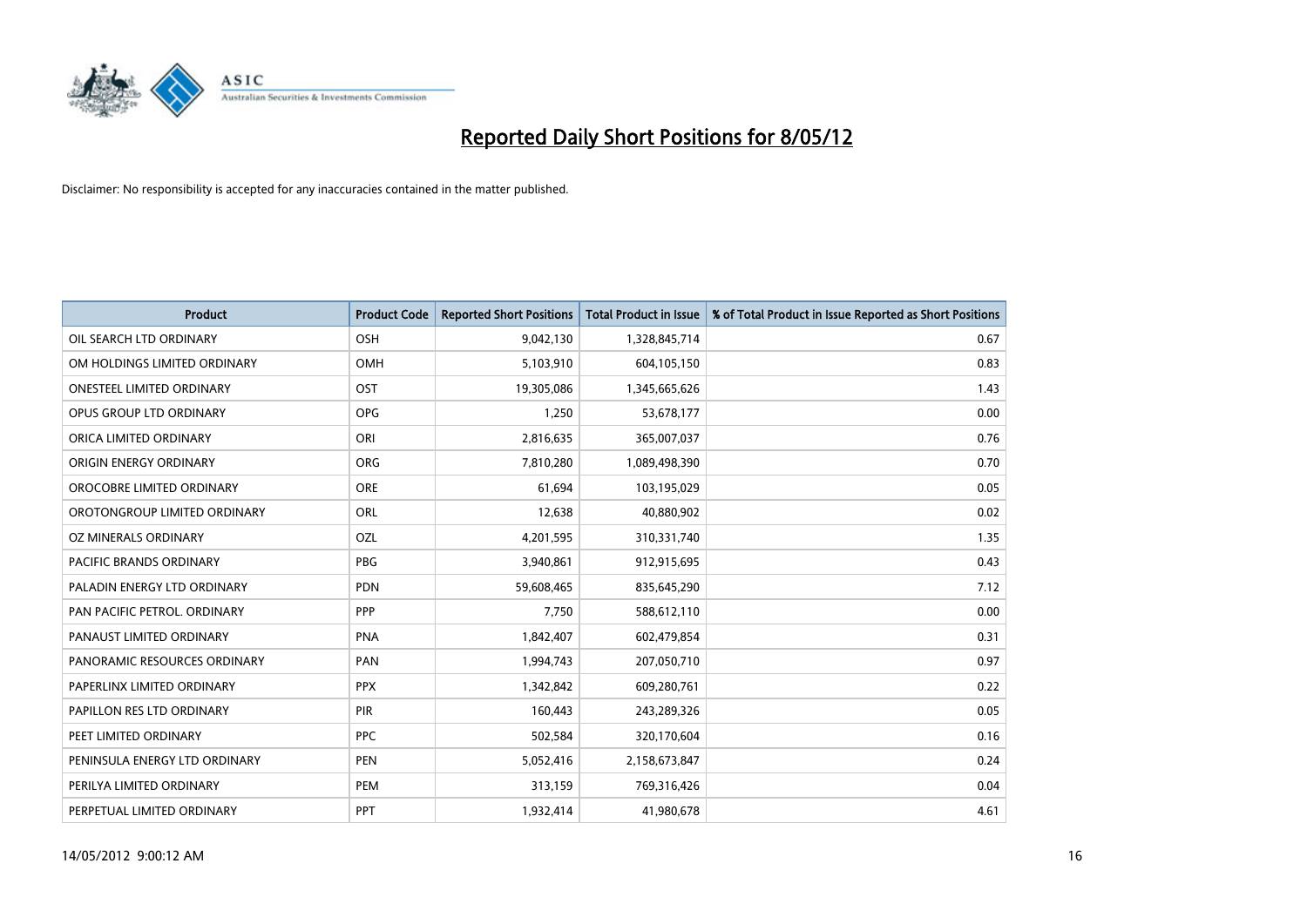

| <b>Product</b>                      | <b>Product Code</b> | <b>Reported Short Positions</b> | <b>Total Product in Issue</b> | % of Total Product in Issue Reported as Short Positions |
|-------------------------------------|---------------------|---------------------------------|-------------------------------|---------------------------------------------------------|
| PERSEUS MINING LTD ORDINARY         | PRU                 | 9,611,756                       | 457,962,088                   | 2.08                                                    |
| PHARMAXIS LTD ORDINARY              | <b>PXS</b>          | 3,721,727                       | 306,190,989                   | 1.22                                                    |
| PHOSPHAGENICS LTD. ORDINARY         | POH                 | 96,072                          | 1,017,565,957                 | 0.01                                                    |
| PLATINUM ASSET ORDINARY             | <b>PTM</b>          | 8,662,384                       | 561,347,878                   | 1.55                                                    |
| PLATINUM AUSTRALIA ORDINARY         | <b>PLA</b>          | 282,292                         | 504,968,043                   | 0.05                                                    |
| PMI GOLD CORP CDI 1:1               | <b>PVM</b>          | 172,089                         | 58,931,262                    | 0.29                                                    |
| PMP LIMITED ORDINARY                | <b>PMP</b>          | 70,671                          | 323,781,124                   | 0.02                                                    |
| PREMIER INVESTMENTS ORDINARY        | <b>PMV</b>          | 364,092                         | 155,260,377                   | 0.22                                                    |
| PRIMA BIOMED LTD ORDINARY           | <b>PRR</b>          | 4,308,998                       | 1,066,063,388                 | 0.39                                                    |
| PRIMARY HEALTH CARE ORDINARY        | <b>PRY</b>          | 13,338,912                      | 501,717,314                   | 2.64                                                    |
| PRIME MEDIA GRP LTD ORDINARY        | <b>PRT</b>          | 2,865                           | 366,330,303                   | 0.00                                                    |
| PRIMEAG AUSTRALIA ORDINARY          | PAG                 | 161,467                         | 266,394,444                   | 0.06                                                    |
| PROGRAMMED ORDINARY                 | <b>PRG</b>          | 283,980                         | 118, 173, 778                 | 0.23                                                    |
| <b>QANTAS AIRWAYS ORDINARY</b>      | QAN                 | 15,133,277                      | 2,265,123,620                 | 0.67                                                    |
| OBE INSURANCE GROUP ORDINARY        | <b>OBE</b>          | 33,687,726                      | 1,181,682,557                 | 2.87                                                    |
| OR NATIONAL LIMITED ORDINARY        | QRN                 | 11,525,540                      | 2,440,000,000                 | 0.48                                                    |
| ORXPHARMA LTD ORDINARY              | <b>QRX</b>          | 326,293                         | 144,539,706                   | 0.22                                                    |
| <b>QUBE LOGISTICS HLDG ORDINARY</b> | QUB                 | 1,614,491                       | 909,407,185                   | 0.18                                                    |
| RAMELIUS RESOURCES ORDINARY         | <b>RMS</b>          | 1,872,124                       | 335,806,949                   | 0.55                                                    |
| RAMSAY HEALTH CARE ORDINARY         | <b>RHC</b>          | 2,239,506                       | 202,081,252                   | 1.12                                                    |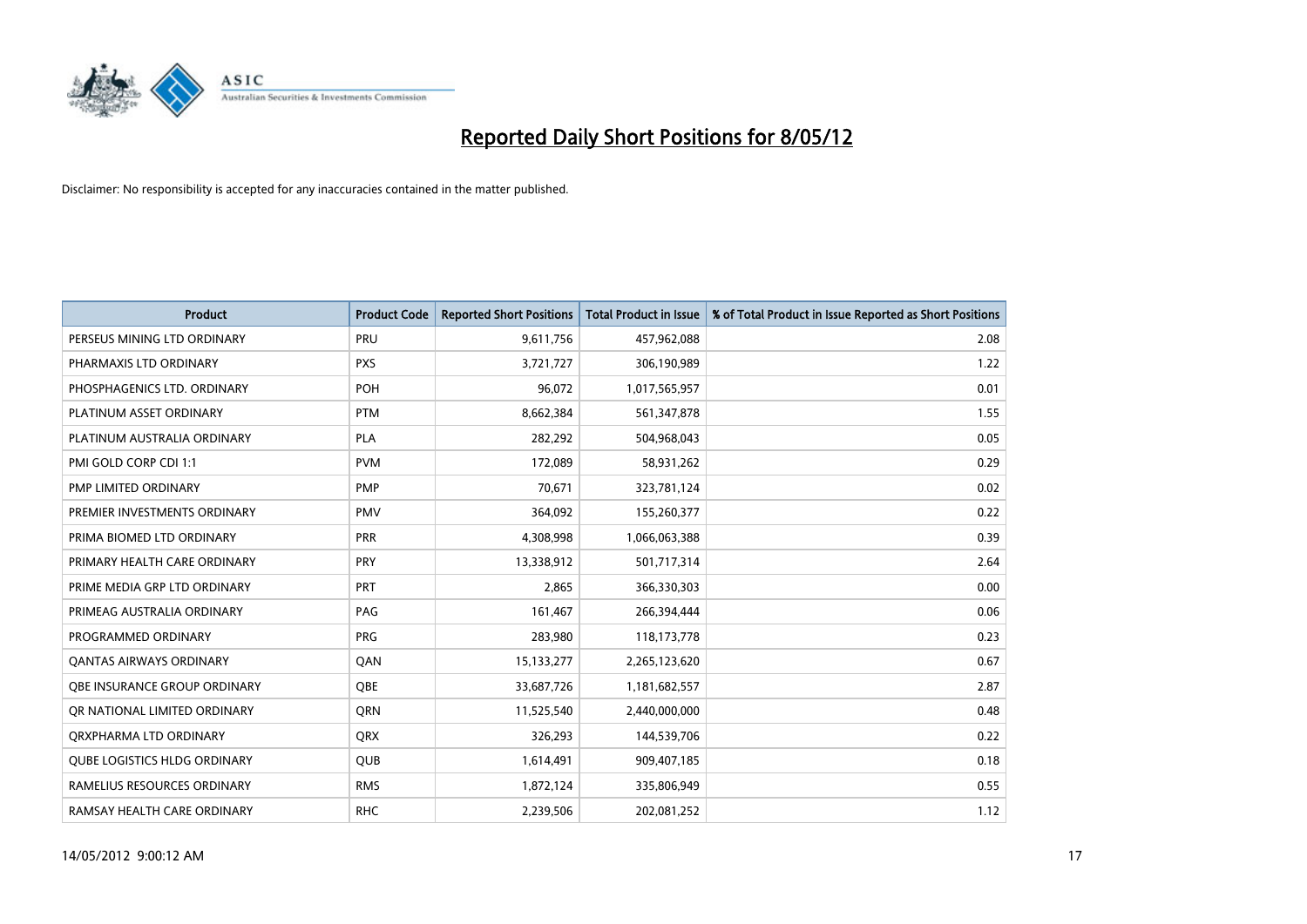

| <b>Product</b>                      | <b>Product Code</b> | <b>Reported Short Positions</b> | <b>Total Product in Issue</b> | % of Total Product in Issue Reported as Short Positions |
|-------------------------------------|---------------------|---------------------------------|-------------------------------|---------------------------------------------------------|
| <b>RCR TOMLINSON ORDINARY</b>       | <b>RCR</b>          | 168,711                         | 134,003,971                   | 0.13                                                    |
| <b>REA GROUP ORDINARY</b>           | <b>REA</b>          | 300,436                         | 131,714,699                   | 0.22                                                    |
| REAL ESTATE CAPITAL UNIT            | <b>RCU</b>          | 16,523                          | 101,014,072                   | 0.02                                                    |
| RECKON LIMITED ORDINARY             | <b>RKN</b>          | 825,324                         | 129,588,015                   | 0.64                                                    |
| <b>RED 5 LIMITED ORDINARY</b>       | <b>RED</b>          | 7,520                           | 135,488,008                   | 0.01                                                    |
| <b>RED FORK ENERGY ORDINARY</b>     | <b>RFE</b>          | 62,000                          | 310,229,853                   | 0.02                                                    |
| REDBANK ENERGY LTD ORDINARY         | AEJ                 | 19                              | 786,287                       | 0.00                                                    |
| REDFLEX HOLDINGS ORDINARY           | <b>RDF</b>          | $\overline{2}$                  | 110,345,599                   | 0.00                                                    |
| REED RESOURCES LTD ORDINARY         | <b>RDR</b>          | 625,000                         | 264,742,501                   | 0.24                                                    |
| <b>REGIONAL EXPRESS ORDINARY</b>    | <b>REX</b>          | 10,000                          | 121,254,902                   | 0.01                                                    |
| REGIS RESOURCES ORDINARY            | <b>RRL</b>          | 1,637,333                       | 450,912,907                   | 0.37                                                    |
| RENAISSANCE MINERALS ORDINARY       | <b>RNS</b>          | 2,250,000                       | 108,900,001                   | 2.06                                                    |
| RESMED INC CDI 10:1                 | <b>RMD</b>          | 4,984,551                       | 1,556,242,300                 | 0.32                                                    |
| RESOLUTE MINING ORDINARY            | <b>RSG</b>          | 2,033,805                       | 653,224,010                   | 0.30                                                    |
| <b>RESOURCE GENERATION ORDINARY</b> | <b>RES</b>          | 173                             | 262,895,652                   | 0.00                                                    |
| RETAIL FOOD GROUP ORDINARY          | <b>RFG</b>          | 27,280                          | 108,422,615                   | 0.03                                                    |
| REVERSE CORP LIMITED ORDINARY       | <b>REF</b>          | 100                             | 92,382,175                    | 0.00                                                    |
| REX MINERALS LIMITED ORDINARY       | <b>RXM</b>          | 807,153                         | 176,447,284                   | 0.46                                                    |
| <b>RHG LIMITED ORDINARY</b>         | <b>RHG</b>          | 36,083                          | 308,483,177                   | 0.01                                                    |
| RIALTO ENERGY ORDINARY              | <b>RIA</b>          | 1,402,127                       | 671,347,392                   | 0.21                                                    |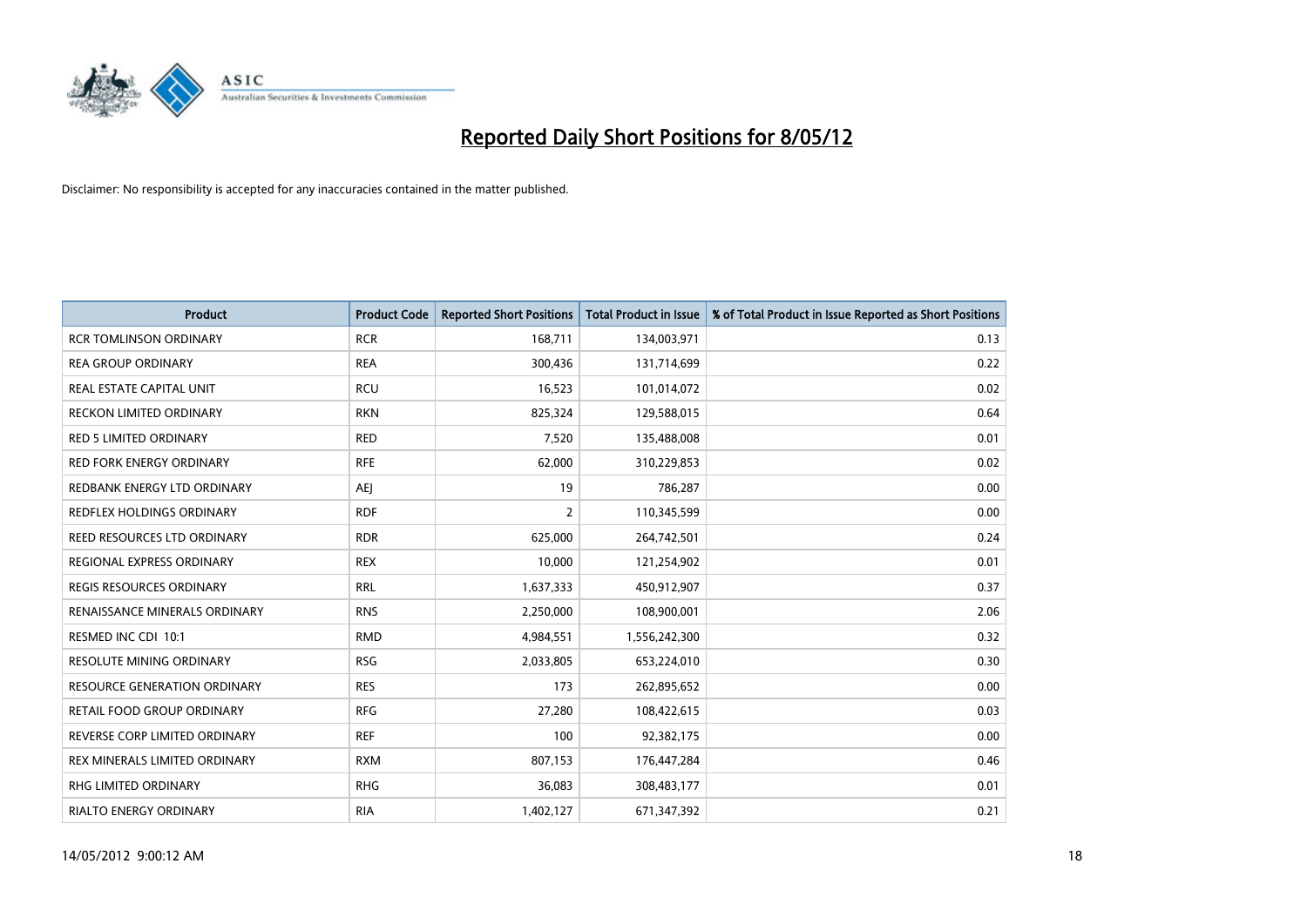

| <b>Product</b>                     | <b>Product Code</b> | <b>Reported Short Positions</b> | <b>Total Product in Issue</b> | % of Total Product in Issue Reported as Short Positions |
|------------------------------------|---------------------|---------------------------------|-------------------------------|---------------------------------------------------------|
| <b>RIDLEY CORPORATION ORDINARY</b> | <b>RIC</b>          | 83,755                          | 307,817,071                   | 0.03                                                    |
| RIO TINTO LIMITED ORDINARY         | <b>RIO</b>          | 21,241,190                      | 435,758,720                   | 4.89                                                    |
| ROBUST RESOURCES ORDINARY          | <b>ROL</b>          | 17,326                          | 87,544,097                    | 0.02                                                    |
| ROC OIL COMPANY ORDINARY           | <b>ROC</b>          | 2,337,752                       | 683,235,552                   | 0.35                                                    |
| <b>RURALCO HOLDINGS ORDINARY</b>   | <b>RHL</b>          | 12,000                          | 55,019,284                    | 0.02                                                    |
| SAI GLOBAL LIMITED ORDINARY        | SAI                 | 3,577,349                       | 204,354,836                   | 1.73                                                    |
| SALMAT LIMITED ORDINARY            | <b>SLM</b>          | 2,013,891                       | 159,802,174                   | 1.25                                                    |
| SAMSON OIL & GAS LTD ORDINARY      | SSN                 | 2,697,210                       | 1,759,875,827                 | 0.15                                                    |
| SANDFIRE RESOURCES ORDINARY        | <b>SFR</b>          | 2,681,288                       | 151,158,635                   | 1.77                                                    |
| SANTOS LTD ORDINARY                | <b>STO</b>          | 4,571,568                       | 952,773,666                   | 0.46                                                    |
| SARACEN MINERAL ORDINARY           | SAR                 | 1,601,020                       | 594,474,340                   | 0.27                                                    |
| SEDGMAN LIMITED ORDINARY           | SDM                 | 28,175                          | 214,292,930                   | 0.00                                                    |
| SEEK LIMITED ORDINARY              | <b>SEK</b>          | 11,677,551                      | 337,101,307                   | 3.48                                                    |
| SEGUE RESOURCES ORDINARY           | <b>SEG</b>          | 58,078                          | 536,348,756                   | 0.01                                                    |
| SENEX ENERGY LIMITED ORDINARY      | SXY                 | 1,793,944                       | 923,847,416                   | 0.19                                                    |
| SERVCORP LIMITED ORDINARY          | SRV                 | 14,894                          | 98,440,807                    | 0.02                                                    |
| SERVICE STREAM ORDINARY            | <b>SSM</b>          | 400                             | 283,418,867                   | 0.00                                                    |
| SEVEN GROUP HOLDINGS ORDINARY      | <b>SVW</b>          | 699,864                         | 307,410,281                   | 0.21                                                    |
| SEVEN WEST MEDIA LTD ORDINARY      | <b>SWM</b>          | 13,211,793                      | 666,105,054                   | 2.00                                                    |
| SIGMA PHARMACEUTICAL ORDINARY      | <b>SIP</b>          | 5,887,063                       | 1,181,236,748                 | 0.52                                                    |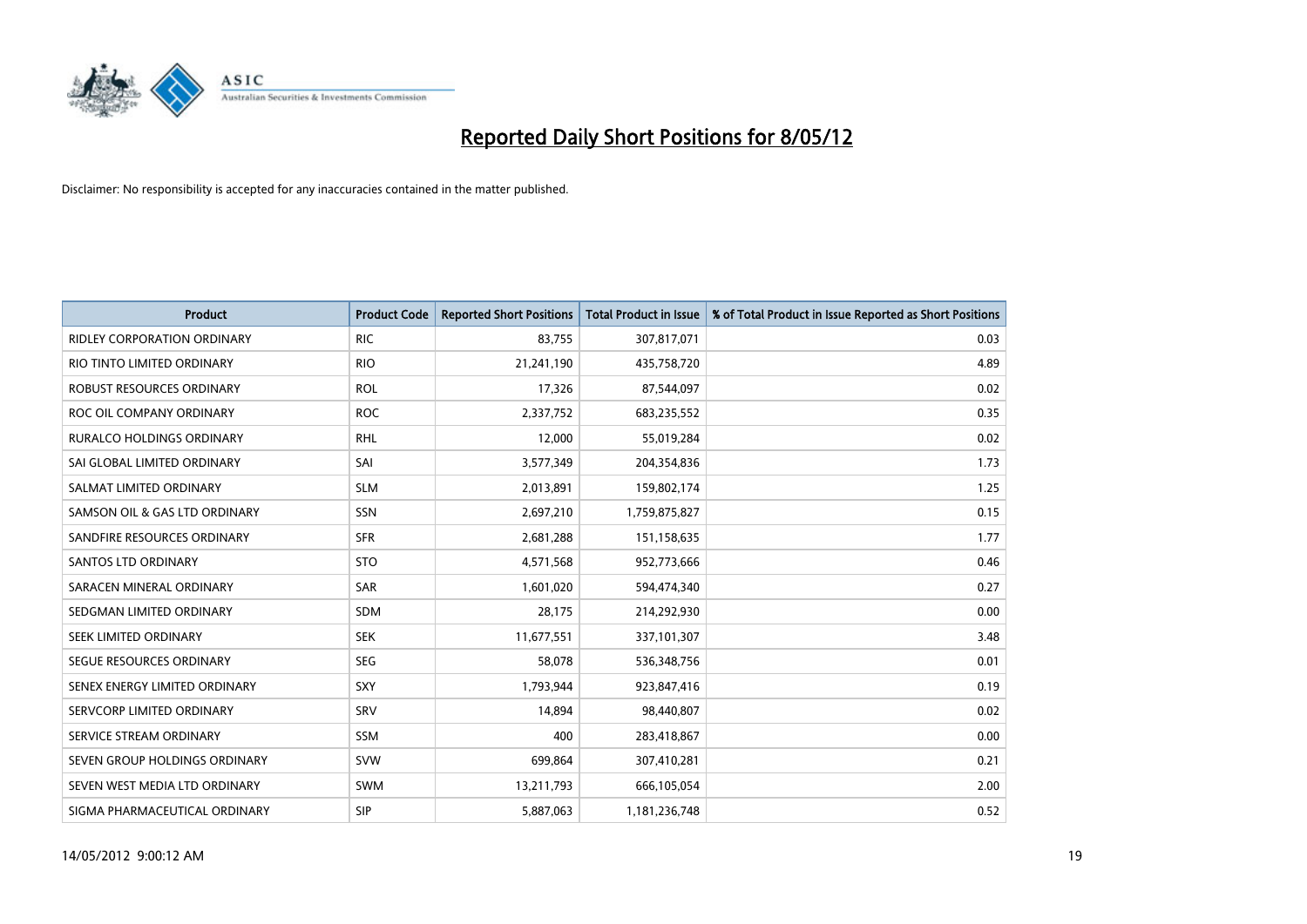

| <b>Product</b>                           | <b>Product Code</b> | <b>Reported Short Positions</b> | <b>Total Product in Issue</b> | % of Total Product in Issue Reported as Short Positions |
|------------------------------------------|---------------------|---------------------------------|-------------------------------|---------------------------------------------------------|
| SILEX SYSTEMS ORDINARY                   | <b>SLX</b>          | 680,702                         | 170,143,997                   | 0.39                                                    |
| SILVER LAKE RESOURCE ORDINARY            | <b>SLR</b>          | 1,815,009                       | 220,264,064                   | 0.83                                                    |
| SIMS METAL MGMT LTD ORDINARY             | <b>SGM</b>          | 8,609,361                       | 205,856,443                   | 4.18                                                    |
| SINGAPORE TELECOMM. CHESS DEPOSITARY INT | SGT                 | 6,546,656                       | 165,074,137                   | 3.97                                                    |
| SIRTEX MEDICAL ORDINARY                  | <b>SRX</b>          | 5,101                           | 55,768,136                    | 0.01                                                    |
| SKILLED GROUP LTD ORDINARY               | <b>SKE</b>          | 15,528                          | 233,487,276                   | 0.00                                                    |
| SKY CITY ENTERTAIN, ORDINARY             | <b>SKC</b>          | 715,101                         | 576,958,340                   | 0.12                                                    |
| <b>SLATER &amp; GORDON ORDINARY</b>      | SGH                 | 5,467                           | 168,413,231                   | 0.00                                                    |
| SMS MANAGEMENT. ORDINARY                 | <b>SMX</b>          | 615,066                         | 68,290,180                    | 0.91                                                    |
| SONIC HEALTHCARE ORDINARY                | SHL                 | 6,140,283                       | 389,969,875                   | 1.56                                                    |
| SOUL PATTINSON (W.H) ORDINARY            | <b>SOL</b>          | 12,826                          | 239,395,320                   | 0.01                                                    |
| SOUTH BOULDER MINES ORDINARY             | <b>STB</b>          | 100,279                         | 116,232,826                   | 0.09                                                    |
| SP AUSNET STAPLED SECURITIES             | <b>SPN</b>          | 786,902                         | 2,896,219,682                 | 0.01                                                    |
| SPARK INFRASTRUCTURE STAPLED NOTE & UNIT | SKI                 | 83,340,340                      | 1,326,734,264                 | 6.29                                                    |
| SPDR 200 FUND ETF UNITS                  | <b>STW</b>          | 1,100                           | 51,938,531                    | 0.00                                                    |
| SPECIALTY FASHION ORDINARY               | SFH                 | 2,099,171                       | 192,086,121                   | 1.09                                                    |
| SPOTLESS GROUP LTD ORDINARY              | <b>SPT</b>          | 457,731                         | 265,746,161                   | 0.17                                                    |
| ST BARBARA LIMITED ORDINARY              | <b>SBM</b>          | 9,681,476                       | 325,615,389                   | 2.98                                                    |
| STANMORE COAL LTD ORDINARY               | <b>SMR</b>          | 53,567                          | 160,180,221                   | 0.03                                                    |
| STARPHARMA HOLDINGS ORDINARY             | <b>SPL</b>          | 1,567,946                       | 280,802,451                   | 0.57                                                    |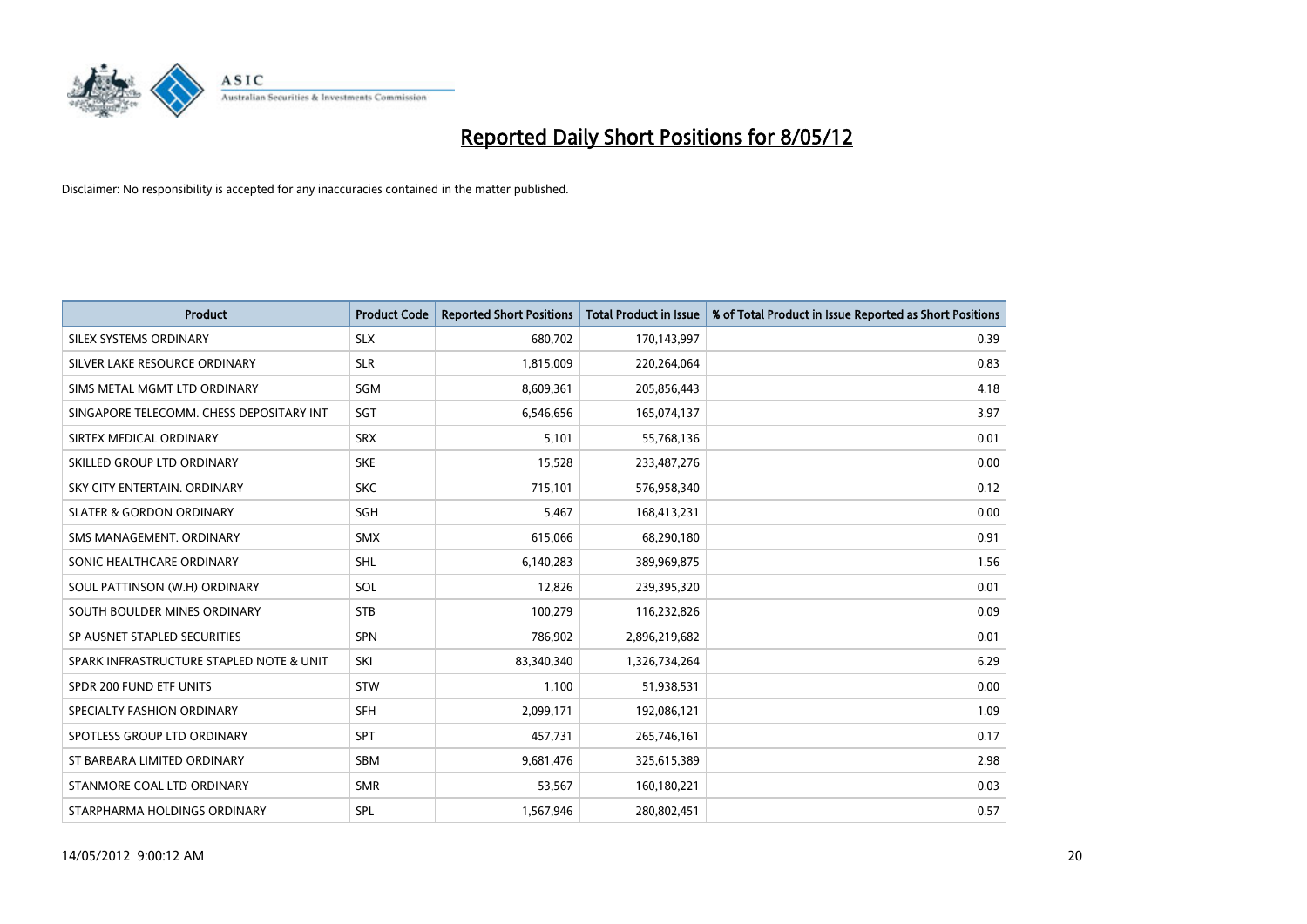

| <b>Product</b>                   | <b>Product Code</b> | <b>Reported Short Positions</b> | <b>Total Product in Issue</b> | % of Total Product in Issue Reported as Short Positions |
|----------------------------------|---------------------|---------------------------------|-------------------------------|---------------------------------------------------------|
| STHN CROSS MEDIA ORDINARY        | SXL                 | 3,850,954                       | 704,594,449                   | 0.55                                                    |
| STOCKLAND UNITS/ORD STAPLED      | SGP                 | 14,158,346                      | 2,229,965,810                 | 0.62                                                    |
| STRAITS RES LTD. ORDINARY        | SRQ                 | 110,803                         | 408,129,474                   | 0.03                                                    |
| STW COMMUNICATIONS ORDINARY      | <b>SGN</b>          | 70,568                          | 362,798,351                   | 0.01                                                    |
| SUNCORP GROUP LTD ORDINARY       | <b>SUN</b>          | 11,536,549                      | 1,286,600,980                 | 0.86                                                    |
| SUNDANCE ENERGY ORDINARY         | <b>SEA</b>          | 475,309                         | 277,098,474                   | 0.17                                                    |
| SUNDANCE RESOURCES ORDINARY      | <b>SDL</b>          | 7,719,623                       | 2,933,534,505                 | 0.27                                                    |
| SUNLAND GROUP LTD ORDINARY       | <b>SDG</b>          | 91,510                          | 201,578,526                   | 0.05                                                    |
| SUPER RET REP LTD ORDINARY       | SUL                 | 921,395                         | 196,152,971                   | 0.45                                                    |
| SYD AIRPORT STAPLED US PROHIBIT. | SYD                 | 7,885,925                       | 1,861,210,782                 | 0.41                                                    |
| TABCORP HOLDINGS LTD ORDINARY    | <b>TAH</b>          | 6,249,630                       | 730,113,969                   | 0.85                                                    |
| TANAMI GOLD NL ORDINARY          | <b>TAM</b>          | 193,048                         | 261,132,677                   | 0.07                                                    |
| TAP OIL LIMITED ORDINARY         | <b>TAP</b>          | 1,115,416                       | 241,295,311                   | 0.46                                                    |
| TASSAL GROUP LIMITED ORDINARY    | <b>TGR</b>          | 47,026                          | 146,304,404                   | 0.02                                                    |
| <b>TATTS GROUP LTD ORDINARY</b>  | <b>TTS</b>          | 9,979,787                       | 1,362,919,733                 | 0.72                                                    |
| <b>TECHNOLOGY ONE ORDINARY</b>   | <b>TNE</b>          | 10,010                          | 304,910,455                   | 0.00                                                    |
| TELECOM CORPORATION ORDINARY     | <b>TEL</b>          | 14,557,173                      | 1,930,043,981                 | 0.74                                                    |
| TELSTRA CORPORATION. ORDINARY    | <b>TLS</b>          | 47,257,472                      | 12,443,074,357                | 0.39                                                    |
| TEN NETWORK HOLDINGS ORDINARY    | <b>TEN</b>          | 64,363,201                      | 1,045,236,720                 | 6.16                                                    |
| TERANGA GOLD CORP CDI 1:1        | TGZ                 | 140,198                         | 158,155,577                   | 0.07                                                    |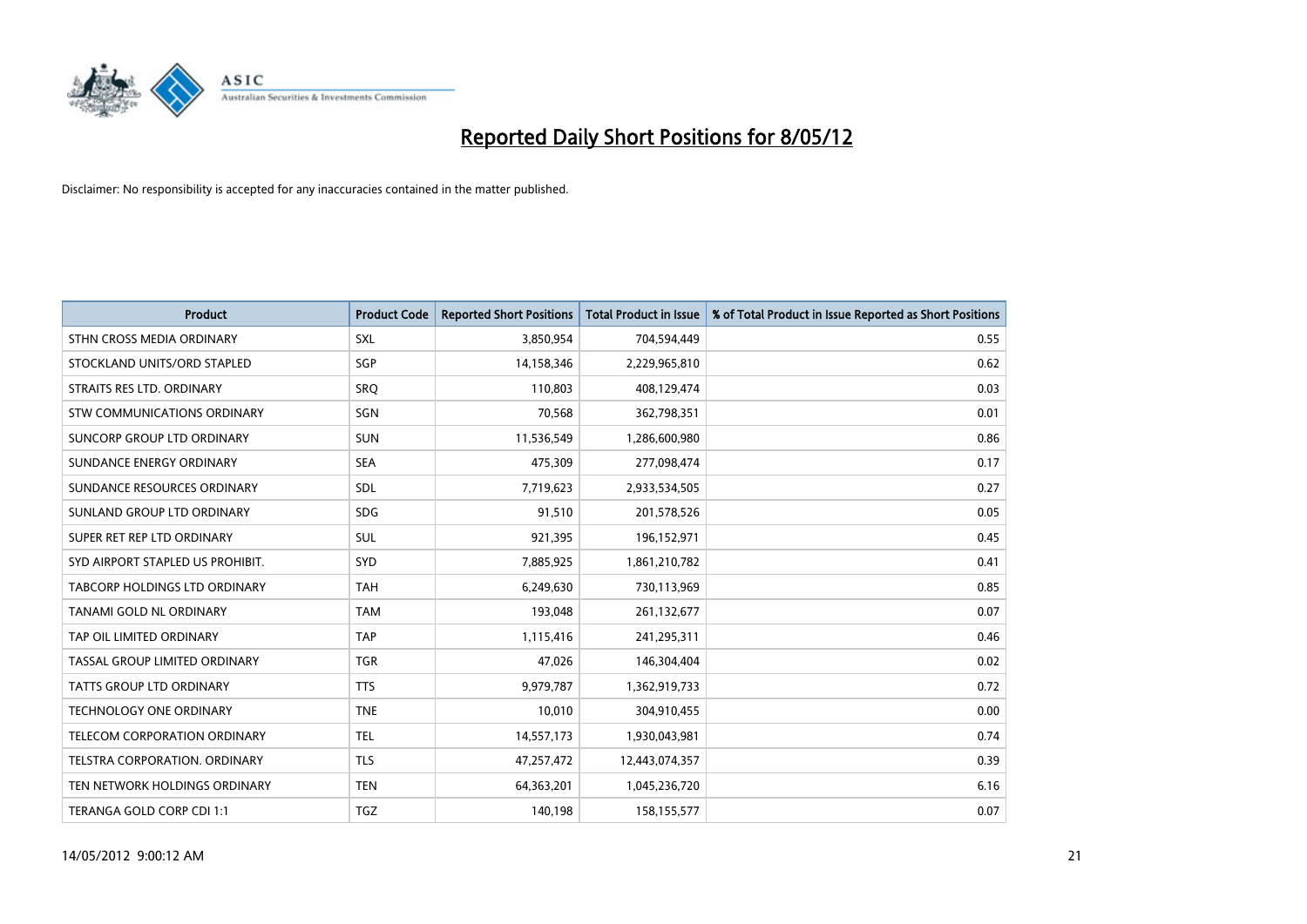

| <b>Product</b>                       | <b>Product Code</b> | <b>Reported Short Positions</b> | <b>Total Product in Issue</b> | % of Total Product in Issue Reported as Short Positions |
|--------------------------------------|---------------------|---------------------------------|-------------------------------|---------------------------------------------------------|
| TEXON PETROLEUM LTD ORDINARY         | <b>TXN</b>          | 35,699                          | 245,039,848                   | 0.02                                                    |
| TFS CORPORATION LTD ORDINARY         | <b>TFC</b>          | 207,942                         | 279,621,829                   | 0.07                                                    |
| THAKRAL HOLDINGS GRP ORDINARY/UNIT   | <b>THG</b>          | 164                             | 585,365,014                   | 0.00                                                    |
| THE REJECT SHOP ORDINARY             | <b>TRS</b>          | 1,578,168                       | 26,071,170                    | 6.07                                                    |
| THINKSMART LIMITED ORDINARY          | <b>TSM</b>          | 175,000                         | 156,005,431                   | 0.11                                                    |
| THORN GROUP LIMITED ORDINARY         | <b>TGA</b>          | 223,488                         | 146,374,703                   | 0.15                                                    |
| TIGER RESOURCES ORDINARY             | <b>TGS</b>          | 2,062,780                       | 673,470,269                   | 0.30                                                    |
| <b>TISHMAN SPEYER UNITS</b>          | <b>TSO</b>          | 40,786                          | 338,440,904                   | 0.01                                                    |
| TOLL HOLDINGS LTD ORDINARY           | <b>TOL</b>          | 23,560,262                      | 717,133,875                   | 3.25                                                    |
| TOX FREE SOLUTIONS ORDINARY          | <b>TOX</b>          | 11,461                          | 114,838,108                   | 0.01                                                    |
| TPG TELECOM LIMITED ORDINARY         | <b>TPM</b>          | 2,699,210                       | 793,808,141                   | 0.33                                                    |
| <b>TRADE ME GROUP ORDINARY</b>       | <b>TME</b>          | 74,707                          | 395,745,510                   | 0.02                                                    |
| TRANSFIELD SERVICES ORDINARY         | <b>TSE</b>          | 4,025,935                       | 531,933,468                   | 0.77                                                    |
| TRANSPACIFIC INDUST, ORDINARY        | <b>TPI</b>          | 4,291,458                       | 1,578,209,025                 | 0.26                                                    |
| TRANSURBAN GROUP TRIPLE STAPLED SEC. | <b>TCL</b>          | 5,962,831                       | 1,458,321,112                 | 0.39                                                    |
| TREASURY WINE ESTATE ORDINARY        | <b>TWE</b>          | 14,900,408                      | 647,227,144                   | 2.28                                                    |
| TROY RESOURCES LTD ORDINARY          | <b>TRY</b>          | 649,655                         | 89,296,649                    | 0.72                                                    |
| UGL LIMITED ORDINARY                 | UGL                 | 5,205,840                       | 166,315,038                   | 3.14                                                    |
| UNILIFE CORPORATION CDI 6:1          | <b>UNS</b>          | 211,168                         | 262,492,566                   | 0.08                                                    |
| UXC LIMITED ORDINARY                 | <b>UXC</b>          | 15,109                          | 305,034,291                   | 0.00                                                    |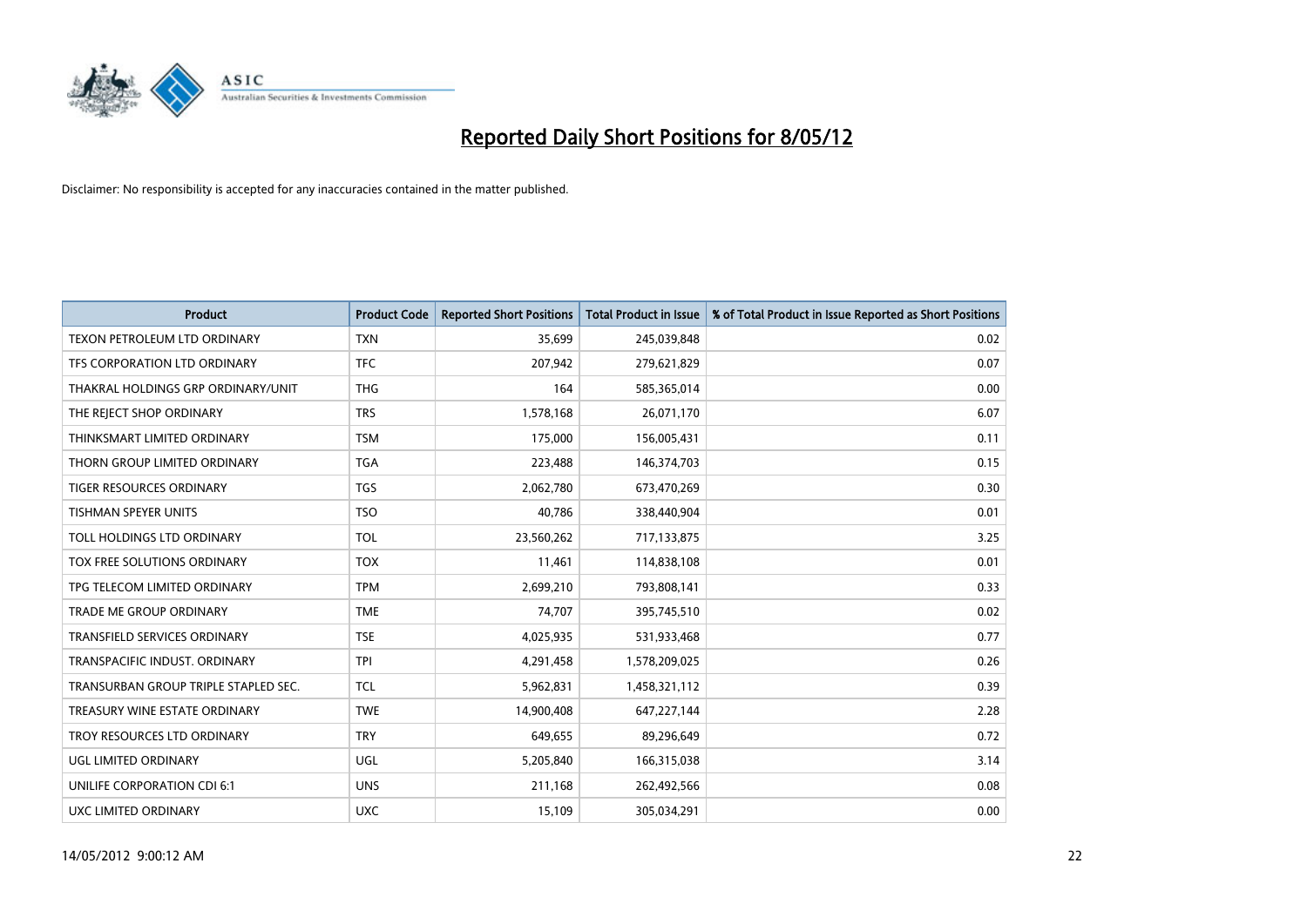

| <b>Product</b>                         | <b>Product Code</b> | <b>Reported Short Positions</b> | <b>Total Product in Issue</b> | % of Total Product in Issue Reported as Short Positions |
|----------------------------------------|---------------------|---------------------------------|-------------------------------|---------------------------------------------------------|
| <b>VIRGIN AUS HLDG LTD ORDINARY</b>    | <b>VAH</b>          | 3,788,883                       | 2,210,197,600                 | 0.18                                                    |
| VITERRA INC CDI 1:1                    | <b>VTA</b>          | 10                              | 68,629,939                    | 0.00                                                    |
| WAH NAM INT HLDG LTD ORDINARY          | <b>WNI</b>          | 95,040                          | 6,574,826,673                 | 0.00                                                    |
| <b>WATPAC LIMITED ORDINARY</b>         | <b>WTP</b>          | 72,074                          | 184,332,526                   | 0.03                                                    |
| <b>WDS LIMITED ORDINARY</b>            | <b>WDS</b>          | $\overline{7}$                  | 144,740,614                   | 0.00                                                    |
| WEBIET LIMITED ORDINARY                | <b>WEB</b>          | 11,589                          | 72,348,080                    | 0.02                                                    |
| <b>WESFARMERS LIMITED ORDINARY</b>     | <b>WES</b>          | 29,435,532                      | 1,006,491,544                 | 2.90                                                    |
| WESFARMERS LIMITED PARTIALLY PROTECTED | <b>WESN</b>         | 160,208                         | 150,580,618                   | 0.10                                                    |
| <b>WESTERN AREAS NL ORDINARY</b>       | <b>WSA</b>          | 9,028,155                       | 179,735,899                   | 5.02                                                    |
| WESTFIELD GROUP ORD/UNIT STAPLED SEC   | <b>WDC</b>          | 6,942,000                       | 2,300,929,460                 | 0.27                                                    |
| WESTFIELD RETAIL TST UNIT STAPLED      | <b>WRT</b>          | 52,092,925                      | 3,054,166,195                 | 1.69                                                    |
| <b>WESTPAC BANKING CORP ORDINARY</b>   | <b>WBC</b>          | 59,416,553                      | 3,054,386,407                 | 1.89                                                    |
| WHITE ENERGY COMPANY ORDINARY          | <b>WEC</b>          | 1,911,558                       | 322,974,494                   | 0.58                                                    |
| WHITEHAVEN COAL ORDINARY               | <b>WHC</b>          | 17,459,073                      | 1,013,190,387                 | 1.72                                                    |
| WHK GROUP LIMITED ORDINARY             | <b>WHG</b>          | 26,101                          | 265,200,652                   | 0.01                                                    |
| WHL ENERGY LIMITED ORDINARY            | <b>WHN</b>          | 9,090,910                       | 1,407,038,386                 | 0.64                                                    |
| WILDHORSE ENERGY ORDINARY              | <b>WHE</b>          | 26,413                          | 281,805,997                   | 0.01                                                    |
| WINDIMURRA VANADIUM ORDINARY           | <b>WVL</b>          | 163,685                         | 154,278,674                   | 0.11                                                    |
| WOODSIDE PETROLEUM ORDINARY            | <b>WPL</b>          | 3,582,472                       | 823,910,657                   | 0.43                                                    |
| WOOLWORTHS LIMITED ORDINARY            | <b>WOW</b>          | 6,323,358                       | 1,226,894,810                 | 0.48                                                    |